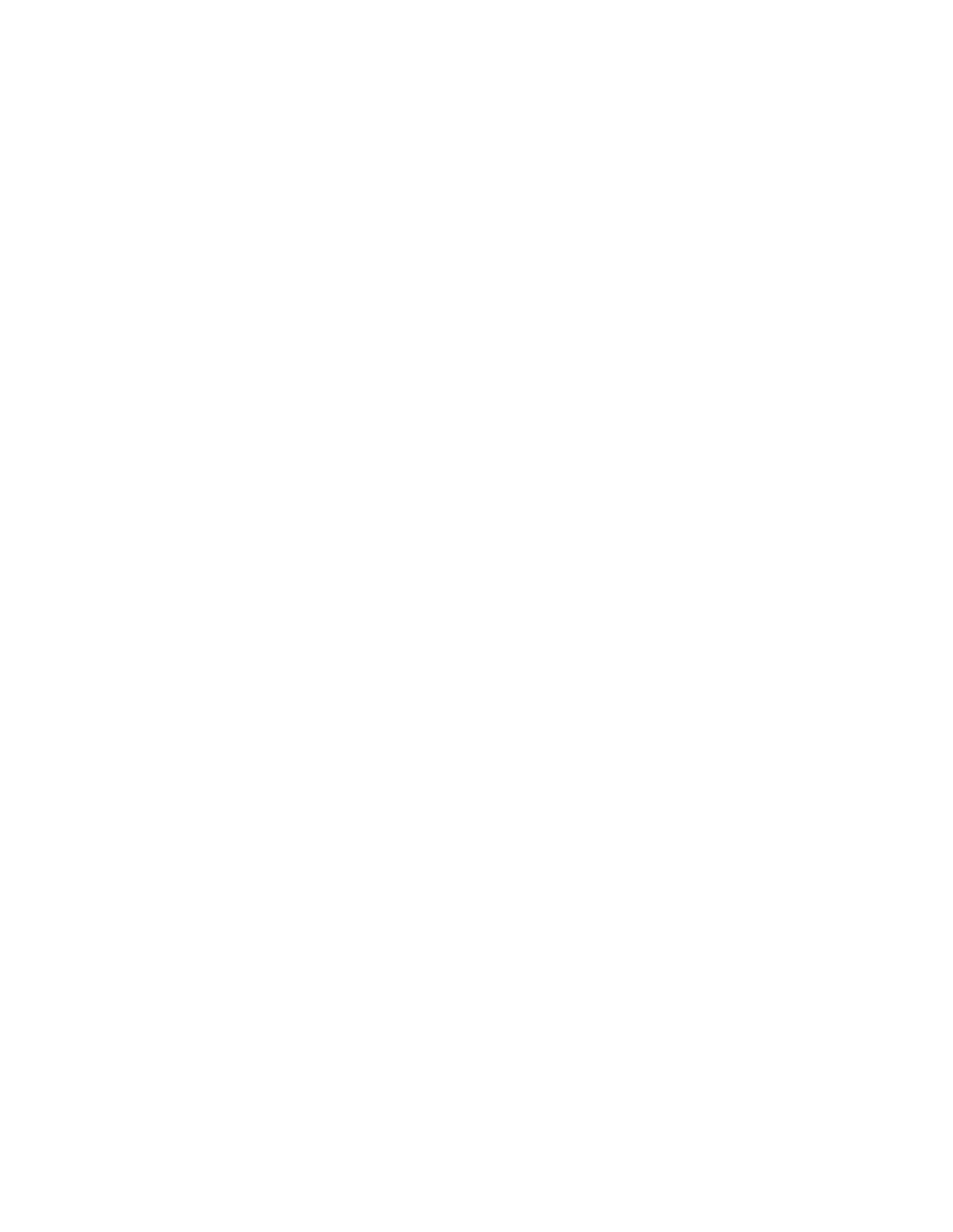| 19. |  |
|-----|--|
| 20. |  |
| 21. |  |
| 22. |  |
| 23. |  |
| 24. |  |
| 25. |  |
| 26. |  |
| 27. |  |
| 28. |  |
| 29. |  |
| 30. |  |
| 31. |  |
| 32. |  |
| 33. |  |
| 34. |  |
| 35. |  |
| 36. |  |

## PART II - GENERAL DEVELOPMENT STANDARDS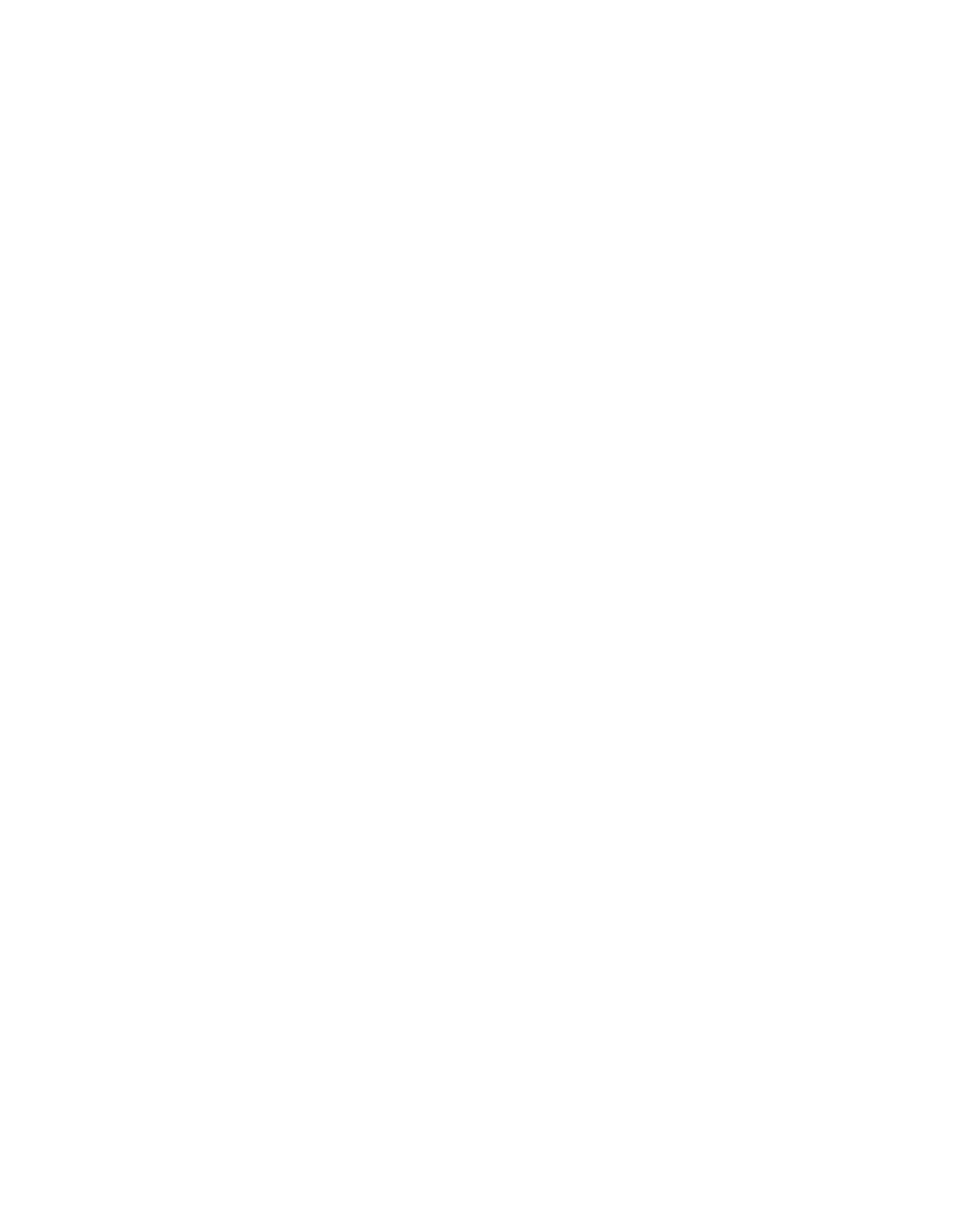| 41. |  |
|-----|--|
| 42. |  |
| 43. |  |
| 44. |  |
| 45. |  |
| 46. |  |
| 47. |  |
| 48. |  |
| 49. |  |
| 50. |  |
| 51. |  |
| 52. |  |
| 53. |  |
| 54. |  |
| 55. |  |
| 56. |  |
| 57. |  |
| 58. |  |
| 59. |  |
| 60. |  |
| 61. |  |

## PART III - ADVERTISEMENTS

| $\sim$<br>62 |  |  |
|--------------|--|--|
|--------------|--|--|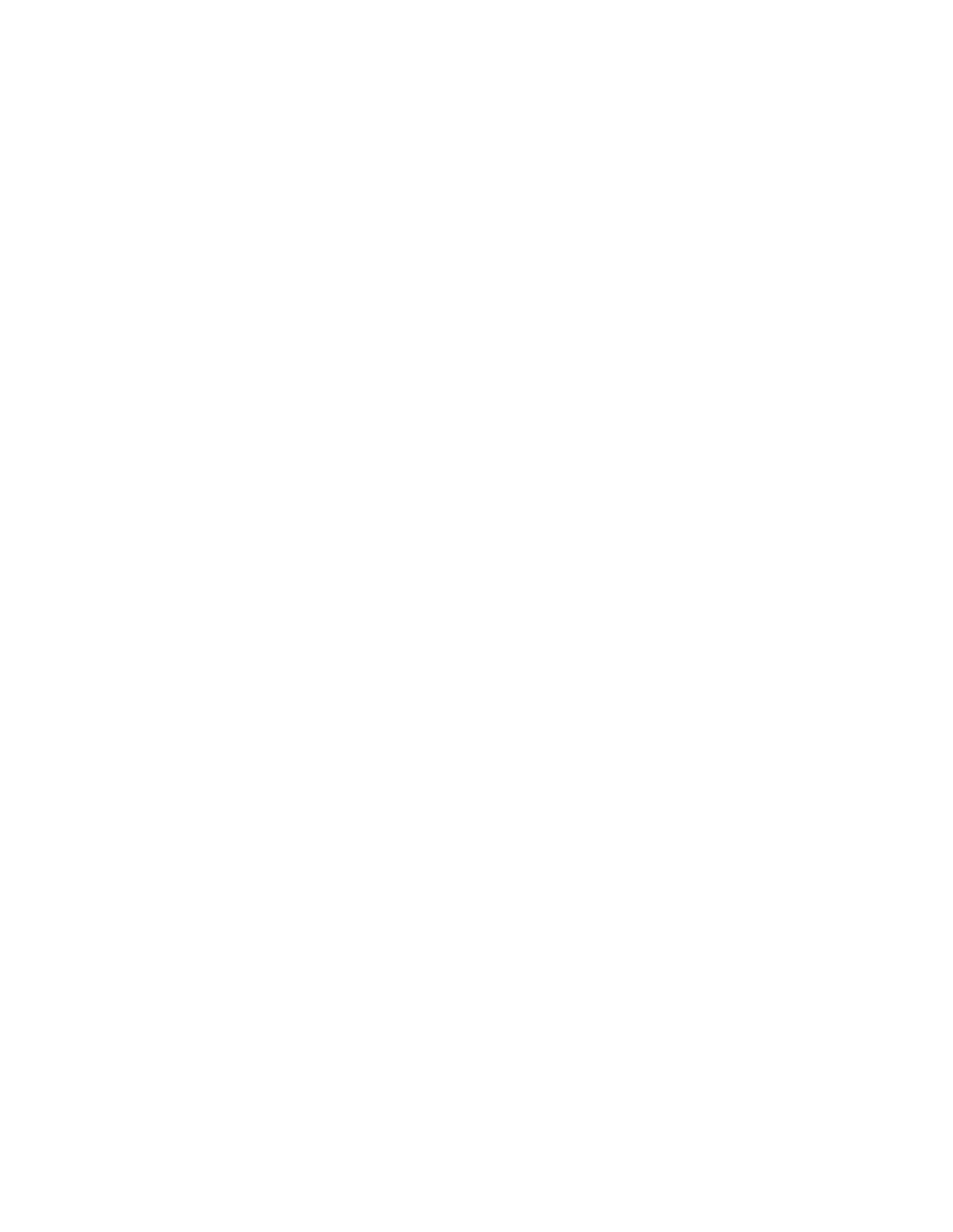| 66. |  |
|-----|--|
|     |  |
| 68. |  |
| 69. |  |

## PART IV - SUBDIVISION OF LAND

| 70. |  |
|-----|--|
| 71. |  |
| 72. |  |
| 73. |  |
| 74. |  |
| 75. |  |
| 76. |  |
| 77. |  |
| 78. |  |
| 79. |  |
| 80. |  |
| 81. |  |
| 82. |  |
| 83. |  |
| 84. |  |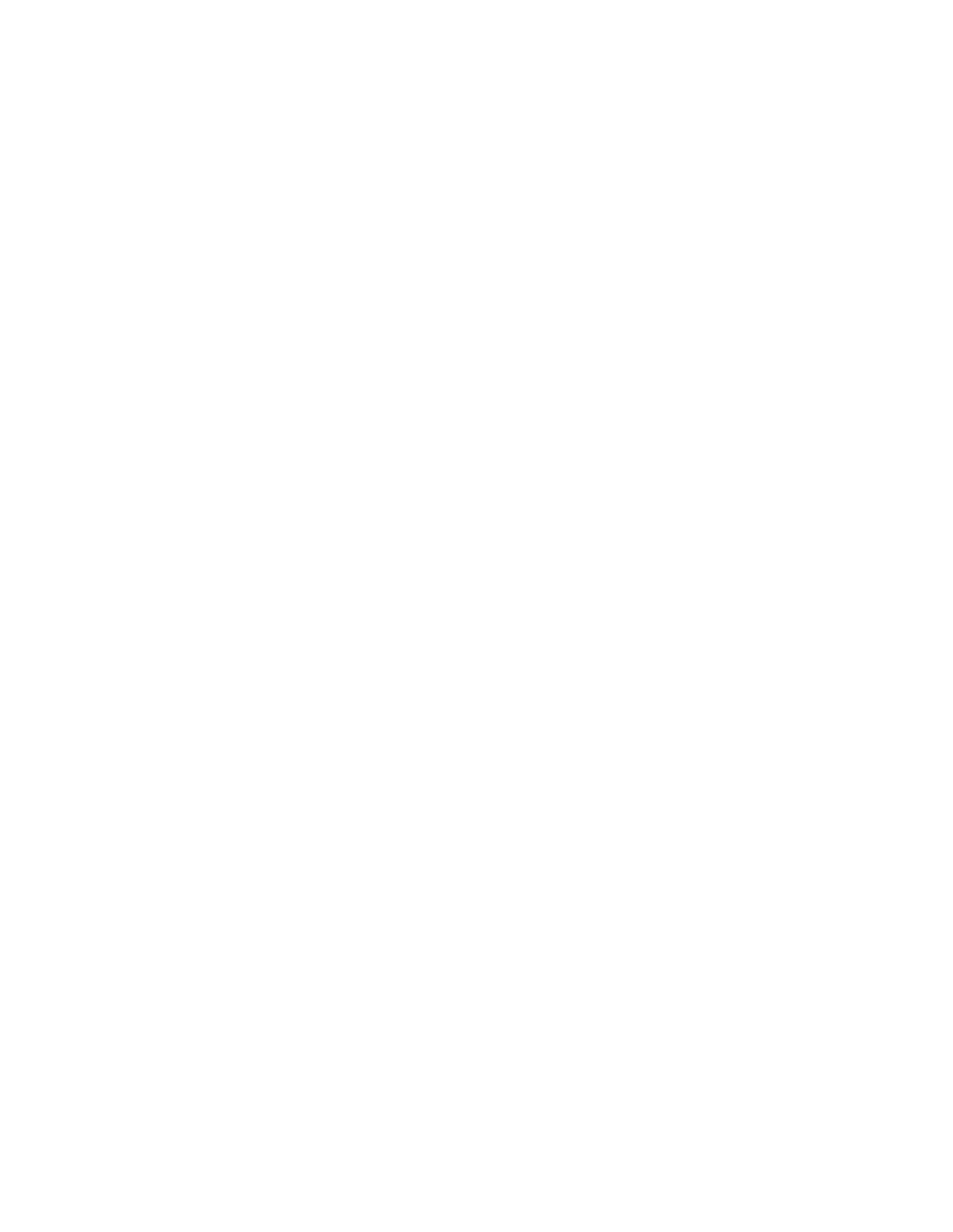| 85. |  |
|-----|--|
|     |  |
|     |  |

## **PART V - USE ZONES**

## **SCHEDULES**

## SCHEDULE A: Definitions

- SCHEDULE B: Classification of Uses of Land and Buildings
- **SCHEDULE C: Use Zone Tables**
- SCHEDULE D: Off-Street Parking Requirements
- SCHEDULE E: Land Use Zoning Maps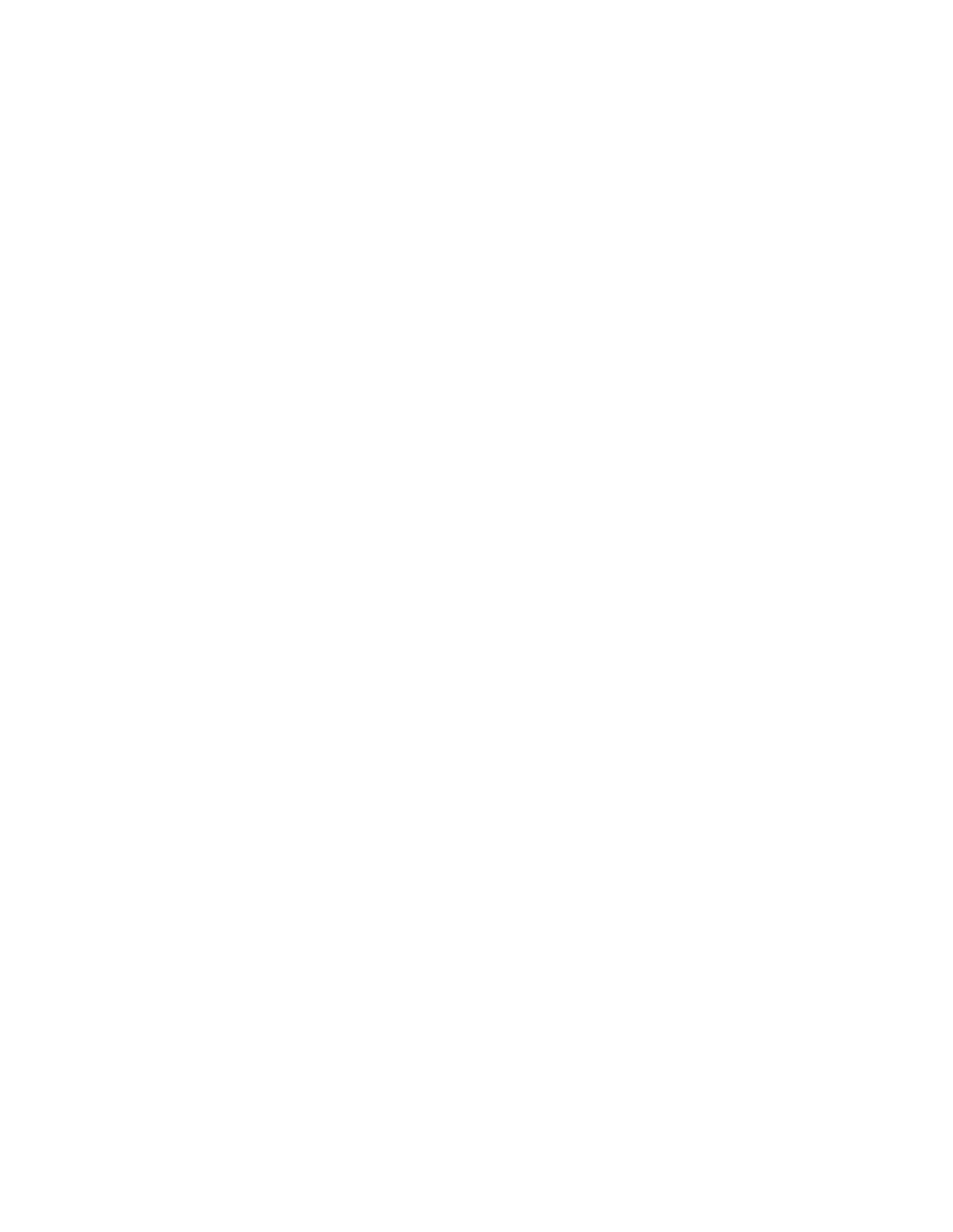# **TOWN OF BAY BULLS MUNICIPAL PLAN LAND USE, ZONING, SUBDIVISION AND ADVERTISEMENT REGULATIONS (DEVELOPMENT REGULATIONS)**

## **APPLICATION**

## **1. Short Title**

These Regulations may be cited as the Bay Bulls Development Regulations.

## **2. Interpretation**

- (1) Words and phrases used in these Regulations shall have the meanings ascribed to them in Schedule A.
- (2) Words and phrases not defined in Schedule A shall have the meanings which are commonly assigned to them in the context in which they are used in the Regulations.

## **3. Commencement**

 These Regulations come into effect throughout the Bay Bulls Municipal Planning Area, hereinafter referred to as the Planning Area, on the date of publication of a notice to that effect in the Newfoundland and Labrador Gazette.

## **4. Municipal Code and Regulations**

 The Building Code including the Plumbing Code, the Fire Code, the Electrical Code, and any other ancillary code and any Building Regulations, Waste Disposal Regulation and/or any other municipal regulations regulating or controlling the development, conservation and use of land in force in the Town of Bay Bulls, shall, under these Regulations apply to the entire Planning Area.

## **5. Authority**

In these Regulations, "Authority" means the Council of the Town of Bay Bulls.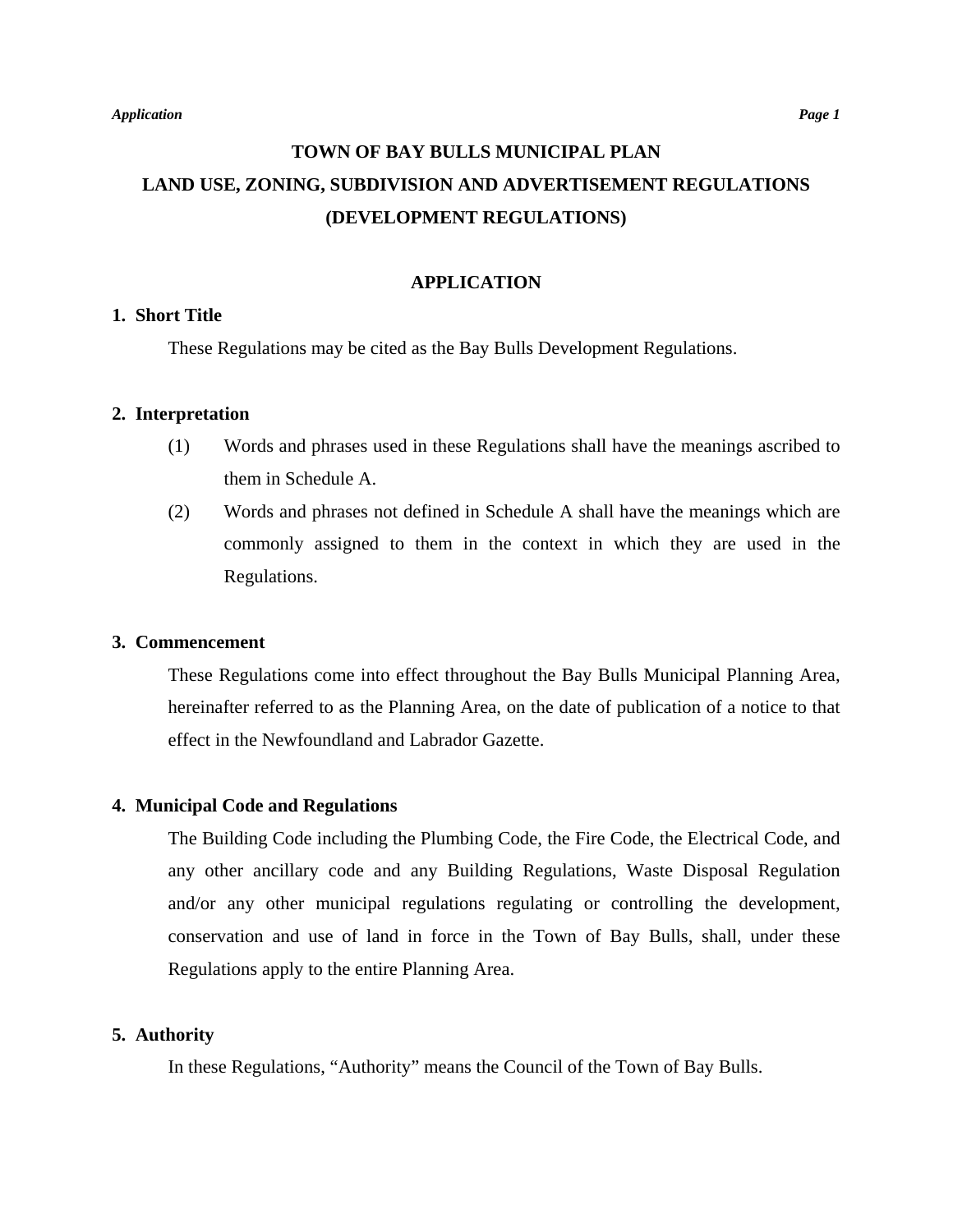## **PART I - GENERAL REGULATIONS**

## **6. Compliance With Regulations**

 No development shall be carried out within the Planning Area except in accordance with these Regulations.

### **7. Permit Required**

 No person shall carry out any development within the Planning Area except where otherwise provided in these Regulations unless a permit for the development has been issued by the Authority.

## **8. Permit to be Issued**

 Subject to Regulations 9 and 10, a permit shall be issued for development within the Planning Area that conforms to:

- (a) the general development standards set out in Part II of these Regulations, the requirements of Part V of these Regulations, and the use classes, standards, requirements, and conditions prescribed in Schedule C of these Regulations for the use zone in which the proposed development is located;
- (b) the standards set out in the Building Code and/or other ancillary codes, and any Building Regulations, Waste Disposal Regulations, and/or any other municipal regulation in force in the Planning Area regulating or controlling development, conservation and use of land and buildings;
- (c) the standards set out in Part III of these Regulations in the case of advertisement;
- (d) the standards set out in Part IV of these Regulations in the case of subdivision;
- (e) the standards of design and appearance established by the Authority.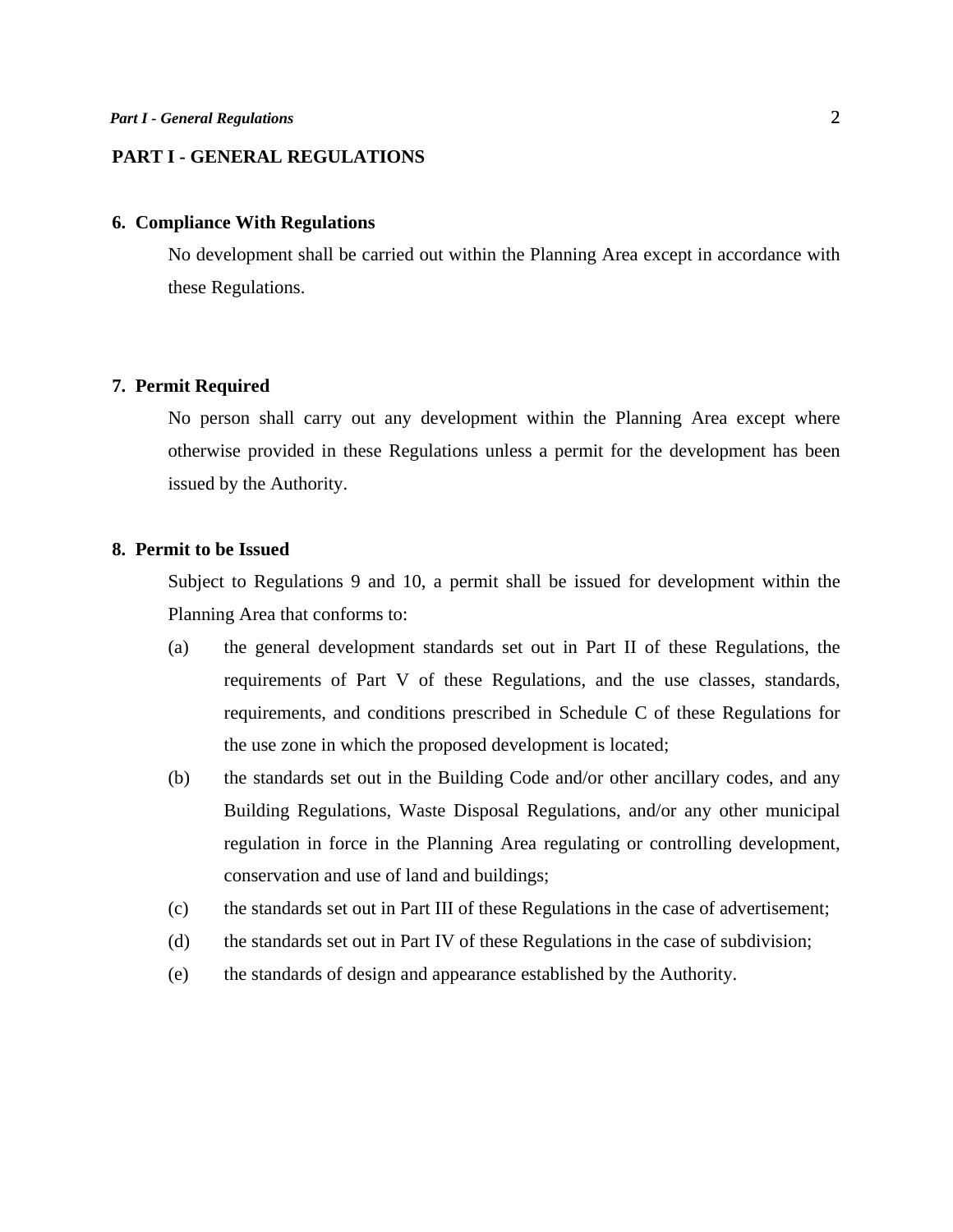#### **9. Permit Not to be Issued in Certain Cases**

 Neither a permit nor approval in principle shall be issued for development within the Planning Area when, in the opinion of the Authority, it is premature by reason of the site lacking adequate road access, power, drainage, sanitary facilities, or domestic water supply, or being beyond the natural development of the area at the time of application unless the applicant contracts to pay the full cost of construction of the services deemed necessary by the Authority and such cost shall attach to and upon the property in respect of which it is imposed.

#### **10. Discretionary Powers of Authority**

- (1) In considering an application for a permit or for approval in principle to carry out development, the Authority shall take into account the policies expressed in the Municipal Plan and any further scheme, plan or regulations pursuant thereto, and shall assess the general appearance of the development of the area, the amenity of the surroundings, availability of utilities, public safety and convenience, and any other considerations which are, in its opinion, material, and notwithstanding the conformity of the application with the requirements of these Regulations, the Authority may, in its discretion, and as a result of its consideration of the matters set out in this Regulation, conditionally approve or refuse the application.
- (2) An authority may, in its discretion, determine the uses that may or may not be developed in a use zone and those uses shall be listed in the authority's regulations as discretionary, permitted or prohibited uses for that area

#### **11. Variances**

 (1) Where an approval or permit cannot be given by the Authority because a proposed development does not comply with development standards set out in development regulations, the Authority may, in its discretion, vary the applicable development standards to a maximum of 10% if, in the authority's opinion, compliance with the development standards would prejudice the proper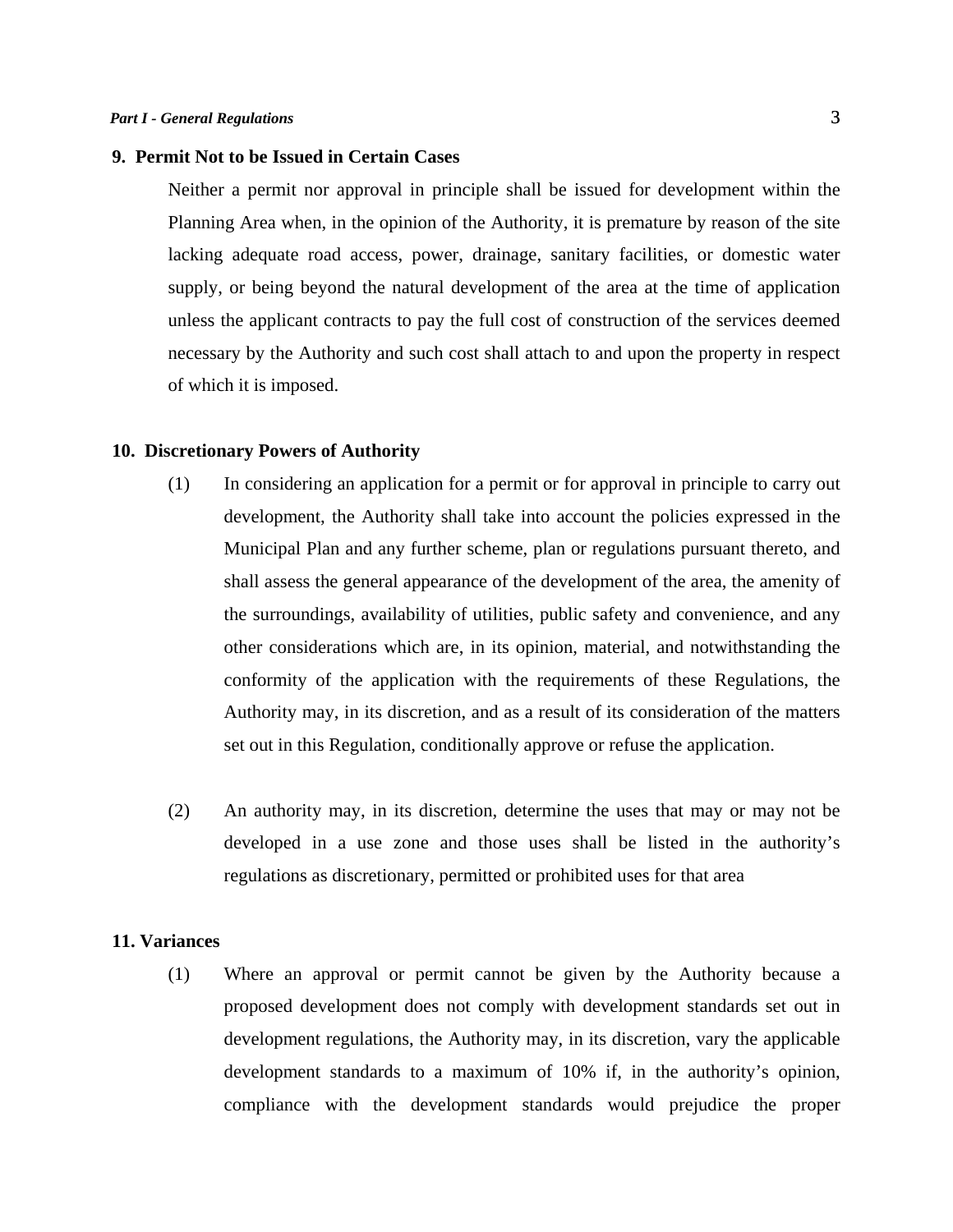development of the land, building or structure in question or would be contrary to public interest.

- (2) The Authority shall not allow a variance from development standards set out in development regulations if that variance, when considered together with other variances made or to be made with respect to the same land, building or structure, would have a cumulative effect that is greater than a 10% variance even though the individual variances are separately no more than 10%.
- (3) The Authority shall not permit a variance from development standards where the proposed development would increase the non conformity of an existing development.

## **12. Notice of Variance**

Where the Authority is to consider a proposed variance, the Authority shall give written notice of the proposed variance from development standards to all persons whose land is in the immediate vicinity of the land that is the subject of the variance, and allow a minimum period of 7 days for response.

#### **13. Service Levy**

- (1) The Authority may require a developer to pay a service levy where development is made possible or where the density of potential development is increased, or where the value of property is enhanced by the carrying out of public works either on or off the site of the development.
- (2) A service levy shall not exceed the cost, or estimated cost, including finance charges to the Authority of constructing or improving the public works referred to in Regulation 13(1) that are necessary for the real property to be developed in accordance with the standards required by the Authority and for uses that are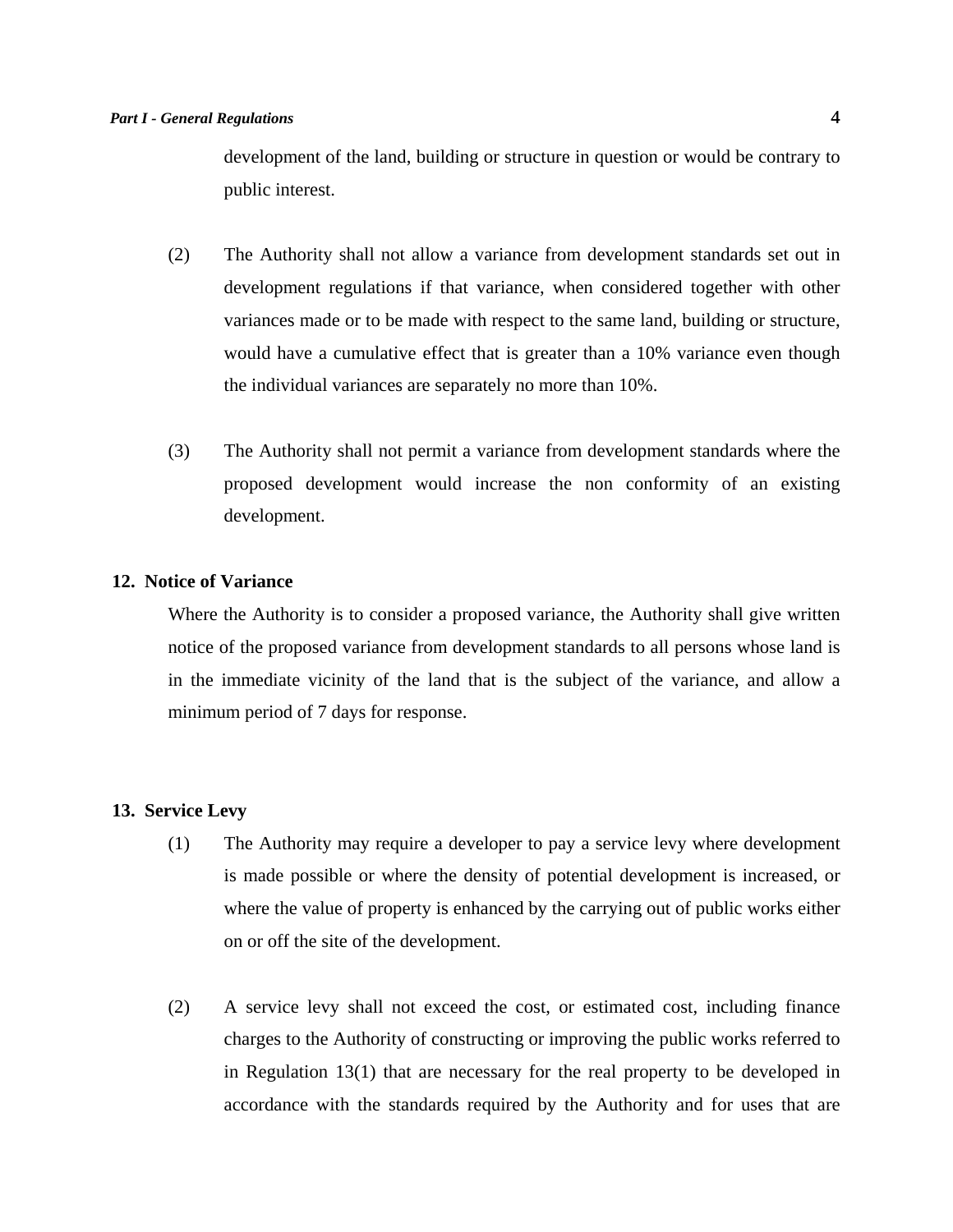permitted on that real property.

- (3) A service levy shall be assessed on the real property based on:
	- (a) the amount of real property benefited by the public works related to all the real property so benefited; and,
	- (b) the density of development made capable or increased by the public work.
- (4) The Authority may require a service levy to be paid by the owner of the real property;
	- (a) at the time the levy is imposed;
	- (b) at the time development of the real property commences;
	- (c) at the time development of the real property is completed; or,
	- (d) at such other time as the Authority may decide.

#### **14. Financial Guarantees by Developer**

- (1) The Authority may require a developer before commencing a development to make such financial provisions and/or enter into such agreements as may be required to guarantee the payment of service levies, ensure site reinstatement, and to enforce the carrying out of any other condition attached to a permit or licence.
- (2) The financial provisions pursuant to Regulation 14(1) may be made in the form of:
	- (a) a cash deposit from the developer, to be held by the Authority, or;
	- (b) a guarantee by a bank, or other institution acceptable to the Minister, for expenditures by the developer, or;
	- (c) a performance bond provided by an insurance company or a bank, or;
	- (d) an annual contribution to a sinking fund held by the Authority, or;
	- (f) another form of financial guarantee that the Authority may approve.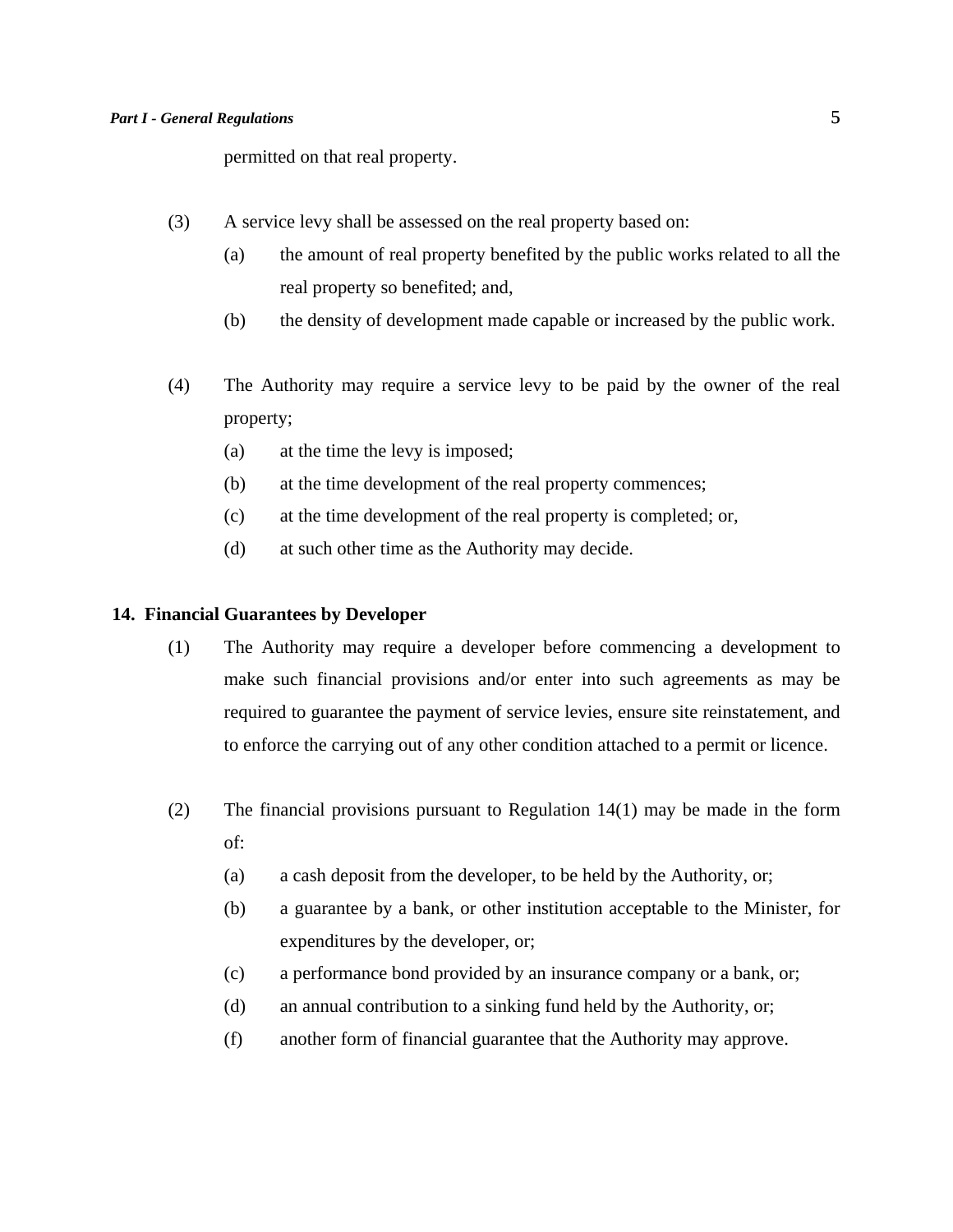#### **15. Dedication of Land for Public Use**

 In addition to the requirements for dedication of land under Regulation 78, the Authority may require the dedication of a percentage of the land area of any subdivision or other development for public use, and such land shall be conveyed to the Authority in accordance with the provisions of the Act.

#### **16. Reinstatement of Land**

 Where the use of land is discontinued or the intensity of its use is decreased, the Authority may order the developer, the occupier of the site, or the owner or all of them to reinstate the site, to remove all or any buildings or erections, to cover or fill all wells or excavations, and to close all or any accesses, or to do any of these things or all of them, as the case may be, and the developer, occupier or owner shall carry out the order of the Authority and shall put the site in a clean and sanitary condition to the satisfaction of the Authority.

#### **17. Form of Application**

- (1) An application for a development permit or for approval in principle shall be made only by the owner or by a person authorized by the owner to the Authority on such form as may be prescribed by the Authority, and every application shall include such plans, specifications and drawings as the Authority may require, and be accompanied by the permit fee required by the Authority.
- (2) The Authority shall supply to every applicant a copy of the application forms referred to in Regulation 17(1) and a description of the plans, specifications and drawings required to be provided with the application and any information or requirements applicable to the application.

## **18. Register of Application**

The Authority shall keep a public register of all applications for development, and shall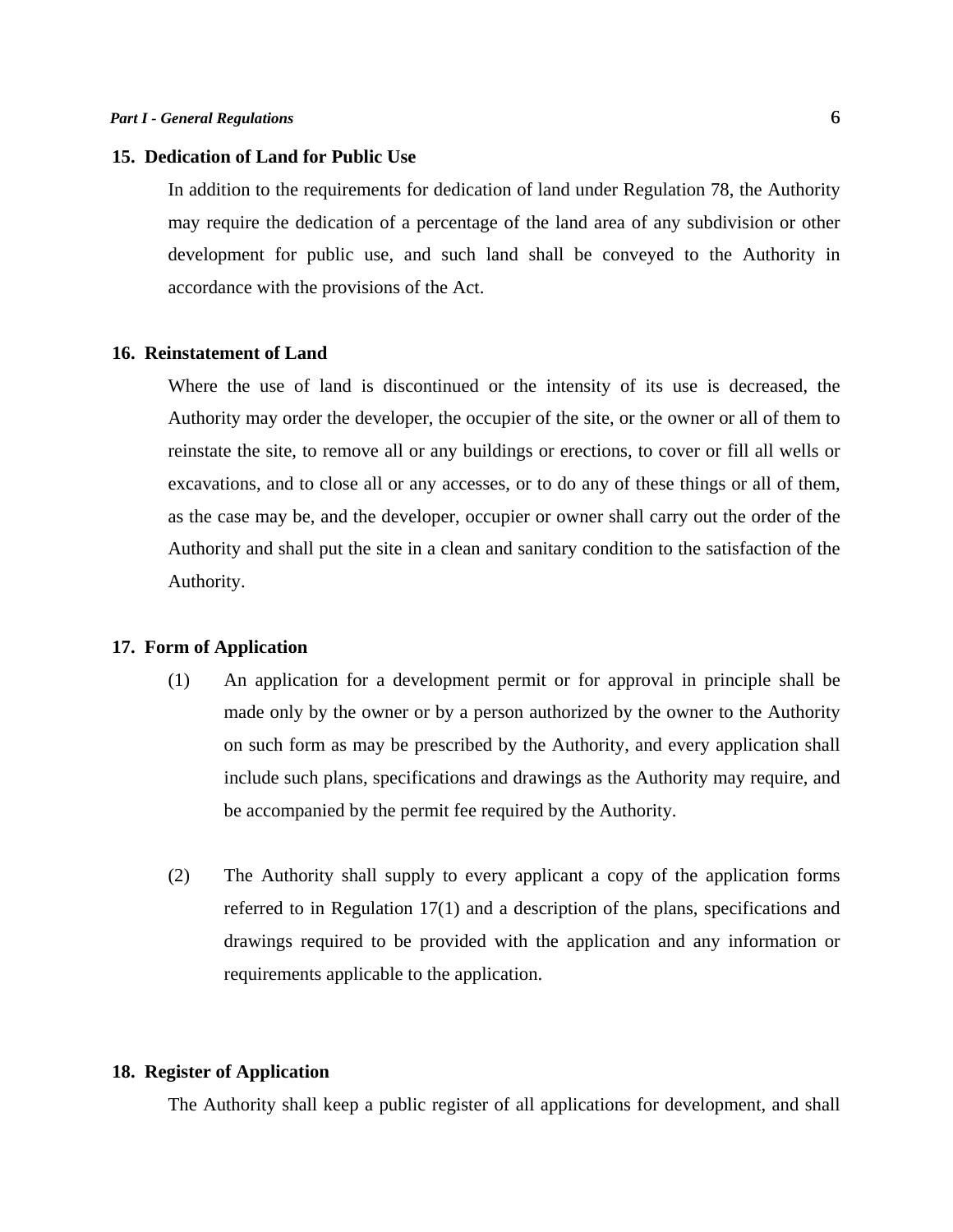enter therein the Authority's decision upon each application and the result of any appeal from that decision.

## **19. Deferment of Application**

- (1) The Authority may, with the written agreement of the applicant, defer consideration of an application.
- (2) Applications properly submitted in accordance with these Regulations which have not been determined by the Authority and on which a decision has not been communicated to the applicant within eight weeks of the receipt thereof by the Authority, and on which consideration has not been deferred in accordance with Regulation 18(1), shall be deemed to be refused.

## **20. Approval in Principle**

- (1) The Authority may grant approval in principle for the erection, alteration or conversion of a building if, after considering an application for approval in principle made under these Regulations, it is satisfied that the proposed development is, subject to the approval of detailed plans, in compliance with these Regulations.
- (2) Where approval in principle is granted under this Regulation, it shall be subject to the subsequent approval by the Authority of such details as may be listed in the approval in principle, which shall also specify that further application for approval of these details shall be received not later than two years from the grant of approval in principle.

## **21. Development Permit**

(1) A plan or drawing which has been approved by the Authority and which bears a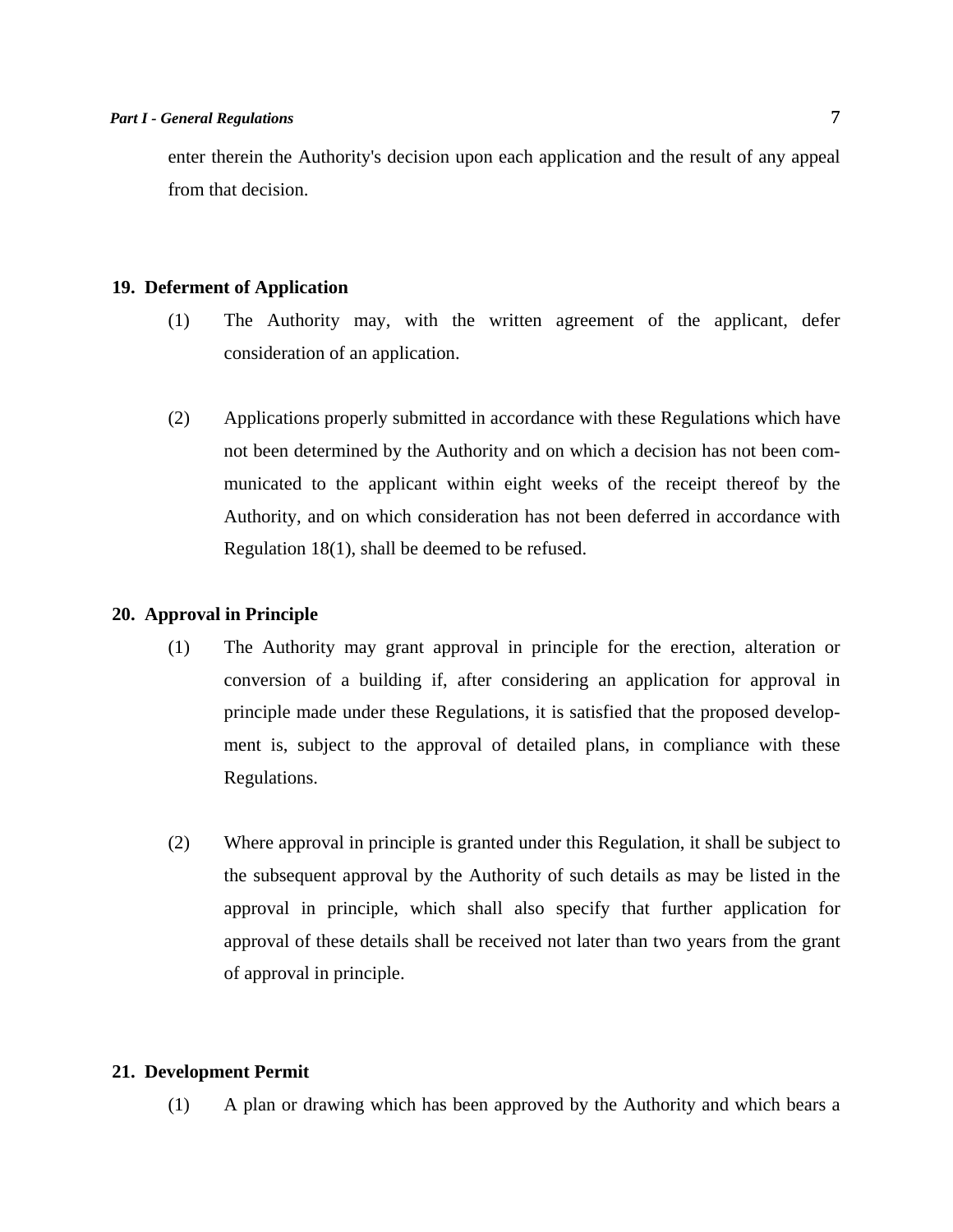mark and/or signature indicating such approval together with a permit shall be deemed to be permission to develop land in accordance with these Regulations but such permission shall not relieve the applicant from full responsibility for obtaining permits or approvals under any other regulation or statute prior to commencing the development; from having the work carried out in accordance with these Regulations or any other regulations or statutes; and from compliance with all conditions imposed thereunder.

- (2) The Authority may attach to a permit or to approval in principle such conditions as it deems fit in order to ensure that the proposed development will be in accordance with the purposes and intent of these Regulations.
- (3) Where the Authority deems necessary, permits may be issued on a temporary basis for a period not exceeding two years, which may be extended in writing by the Authority for further periods not exceeding two years.
- (4) A permit is valid for such period, not in excess of two years, as may be stated therein, and if the development has not commenced, the permit may be renewed for a further period not in excess of one year, but a permit shall not be renewed more than once, except in the case of a permit for an advertisement, which may be renewed in accordance with Part III of these Regulations.
- (5) The approval of any application and plans or drawings or the issue of a permit shall not prevent the Authority from thereafter requiring the correction of errors, or from ordering the cessation, removal of, or remedial work on any development being carried out in the event that the same is in violation of this or any other regulations or statute.
- (6) The Authority may revoke a permit for failure by the holder of it to comply with these Regulations or any condition attached to the permit or where the permit was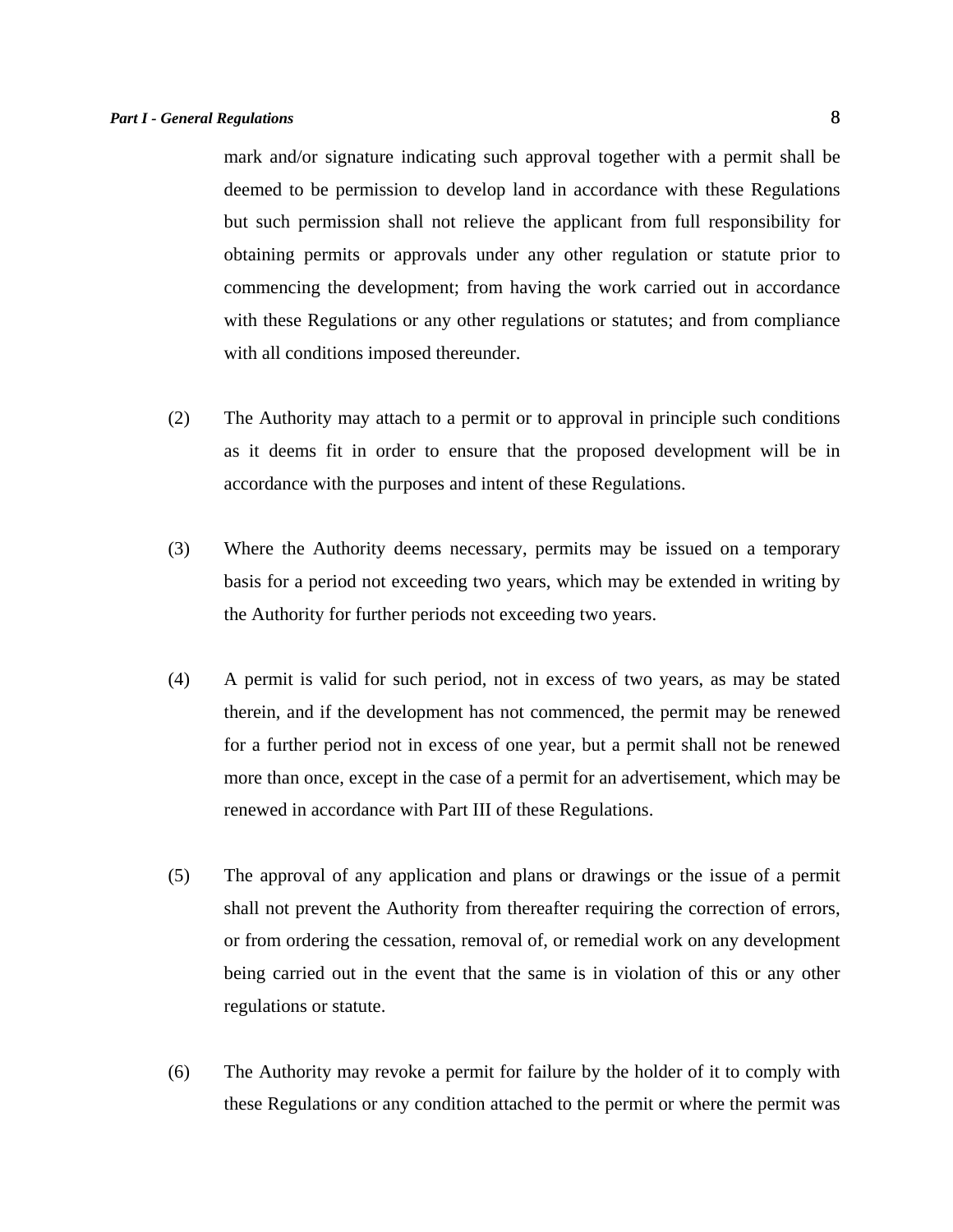issued in error or was issued on the basis of incorrect information.

- (7) No person shall erase, alter or modify any drawing or specifications upon which a permit to develop has been issued by the Authority.
- (8) There shall be kept available on the premises where any work, matter or thing in being done for which a permit has been issued, a copy of the permit and any plans, drawings or specifications on which the issue of the permit was based during the whole progress of the work, or the doing of the matter or thing until completion.

## **22. Reasons for Refusing Permit**

 The Authority shall, when refusing to issue a permit or attaching conditions to a permit, state the reasons for so doing.

## **23. Notice of Right to Appeal**

Where the Authority makes a decision that may be appealed under section 42 of the Act, the Authority shall, in writing, at the time of making that decision, notify the person to whom the decision applies of the:

- (a) person''s right to appeal the decision to the board;
- (b) time by which an appeal is to be made;
- (c) right of other interested persons to appeal the decision; and
- (d) manner of making an appeal and the address for the filing of the appeal.

## **24. Appeal Requirements**

 (1) The secretary of the Appeal Board at the Department of Municipal and Provincial Affairs, Main Floor, Confederation Building (West Block), P.O. Box 8700, St.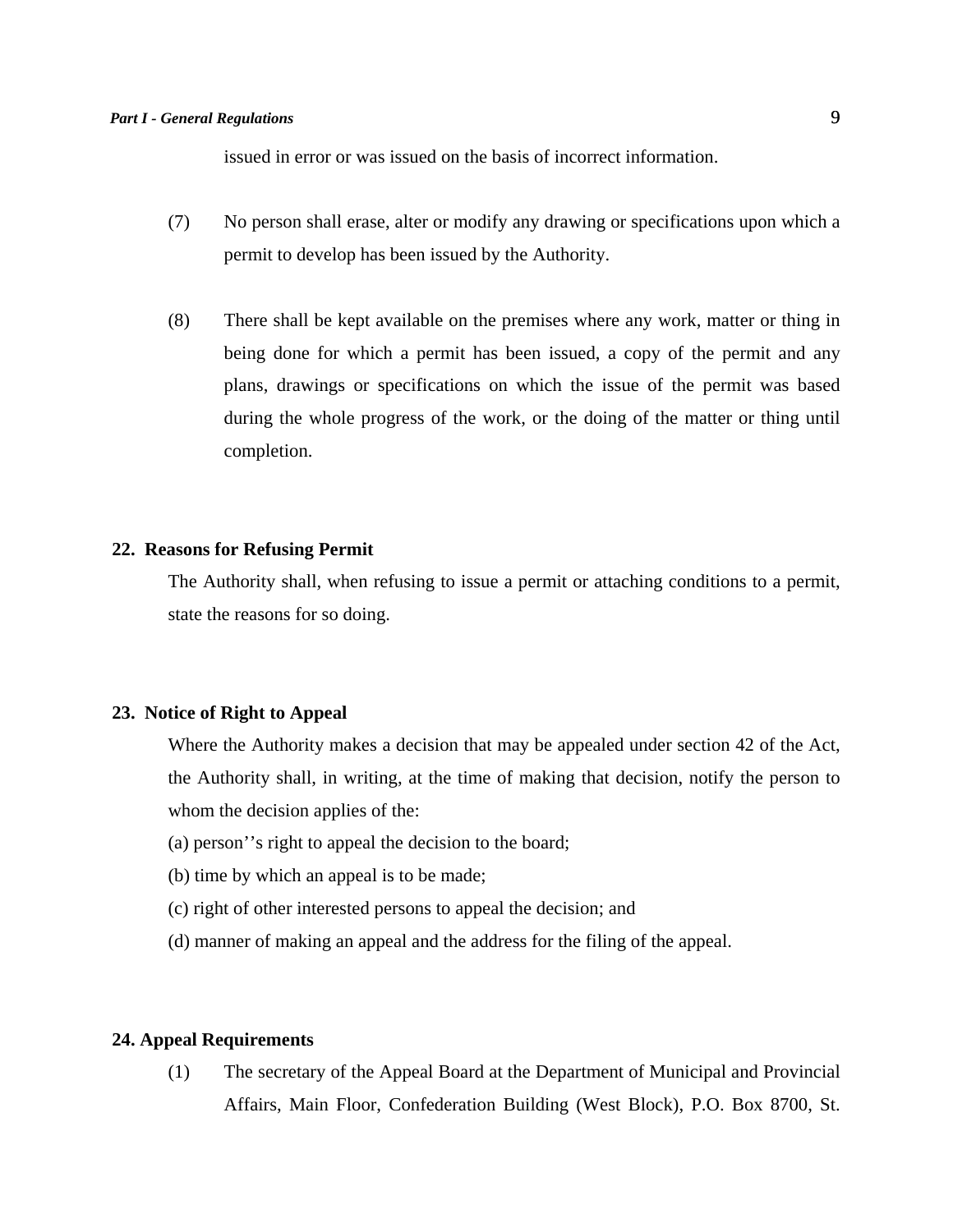John''s, Nfld., A1B 4J6 is the secretary to all Appeal Boards in the province and an appeal filed with that secretary within the time period referred to in subsection 42(4) of the Act shall be considered to have been filed with the appropriate Appeal Board.

- (2) The fee required under section 44 of the Act shall be paid to the Appeal Board that hears the decision being appealed by filing it with the secretary referred to in subsection (1) or (2) within the 14 days referred to in subsection  $42(4)$  of the Act.
- (3) The Appeal Board that hears the decision being appealed shall, subject to subsection 44(3) of the Act, retain the fee paid to the Appeal Board.
- (4) Where an appeal of a decision and the required fee is not received by an Appeal Board in accordance with this section and Part VI of the Act, the right to appeal that decision shall be considered to have been forfeited.

## **25. Appeal Registration**

- (1) Upon receipt of an appeal and fee as required under the Act and these regulations, the secretary of the Appeal Board as referred to in subsections 24(1) and (2), shall immediately register the appeal.
- (2) Where an appeal has been registered the secretary of the Appeal Board shall notify the Authority of the appeal and shall provide to the Authority a copy of the appeal and the documentation related to the appeal.
- (3) Where the Authority has been notified of an appeal that Authority shall within one week of notification forward to the appropriate board a copy of the application being appealed, all correspondence, council minutes, plans and other relevant information relating to the appeal including the names and addresses of the applicant and other interested persons of whom the authority has knowledge.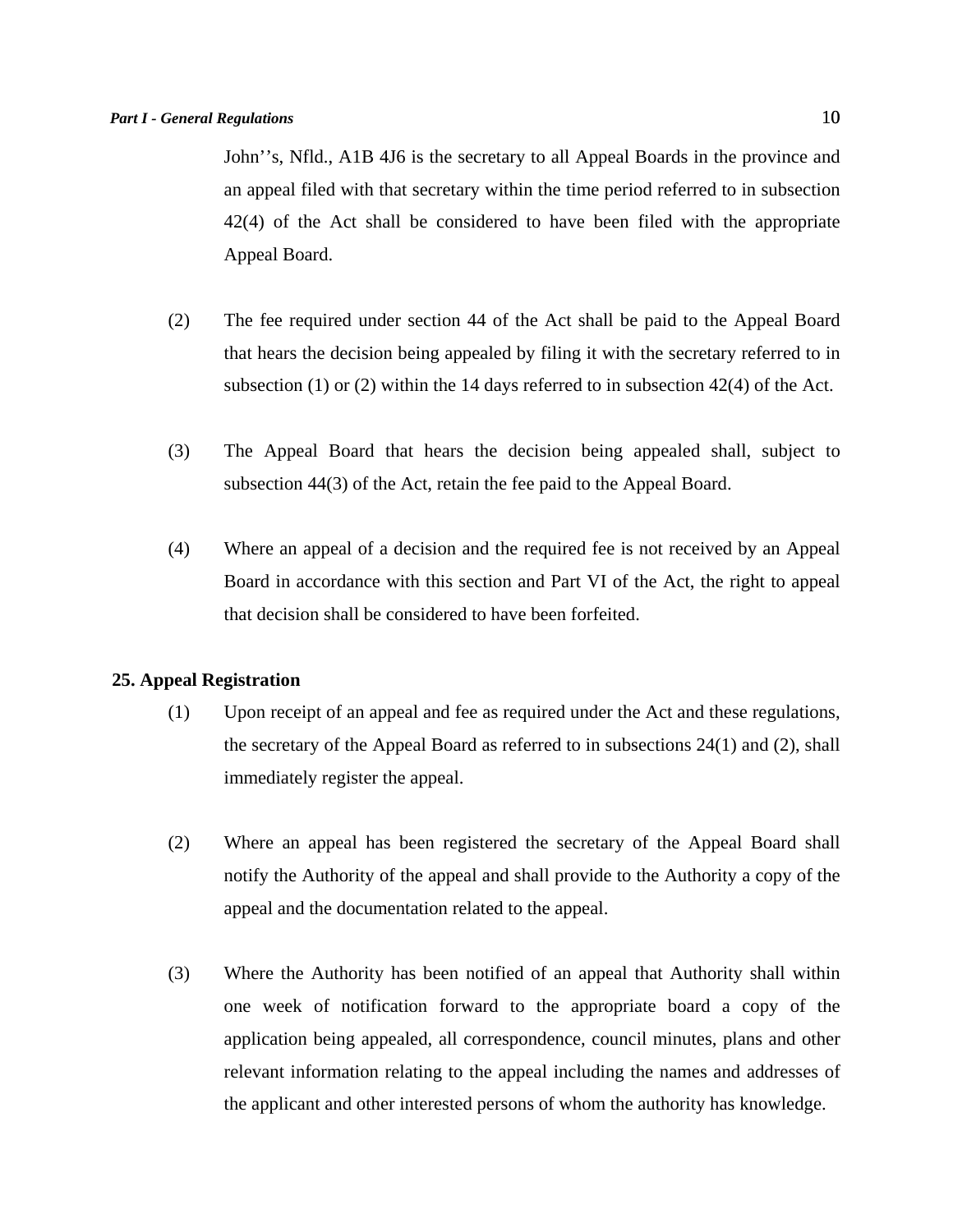- (4) Upon receipt of the information under subsection (3), the secretary of the board shall publish in a newspaper circulated in the area of the appropriate authority, a notice that the appeal has been registered.
- (5) A notice published under subsection (4) shall be published not fewer than 2 weeks before the date upon which the appeal is to be heard by the board.

## **26. Development Prohibited**

- (1) Immediately upon notice of the registration of an appeal the Authority shall ensure that any development upon the property that is the subject of the appeal ceases.
- (2) Sections 102 and 104 of the Act apply to the Authority acting under subsection (1).
- (3) Upon receipt of a notification of the registration of an appeal with respect to an order under section 102 of the Act, the Authority shall not carry out work related to the matter being appealed.

## **27. Appeal Board**

(1) The minister may, by order, establish an Appeal Board and shall assign to the Appeal Board a specific area of the province over which it shall have jurisdiction, as outlined in section 40, of the Act.

### **28. Appeals**

(1) A person or an association of persons aggrieved of a decision that, under the regulations, may be appealed, may appeal that decision to the appropriate Appeal Board where the decision is with respect to

(a) an application to undertake a development;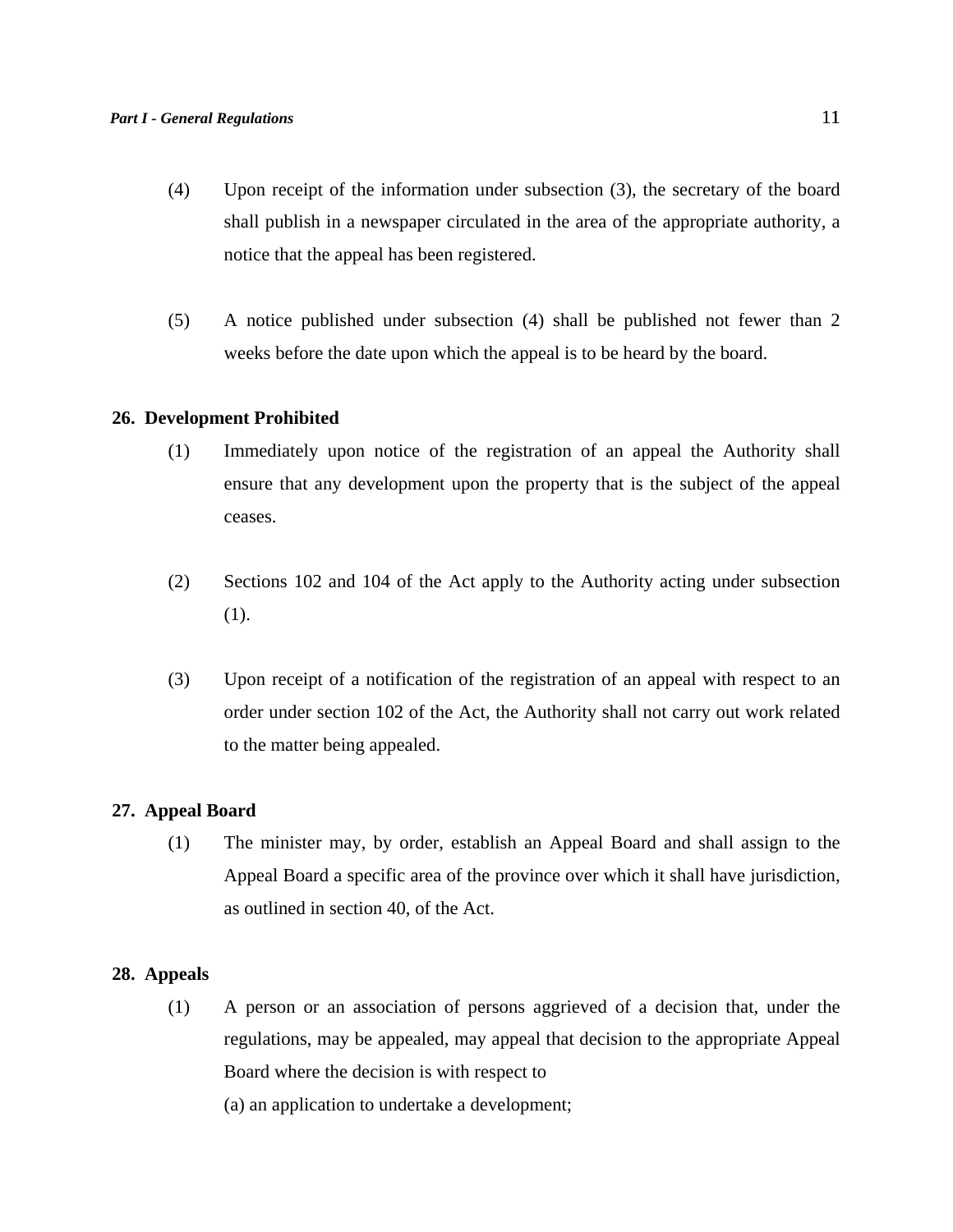- (c) the issuance of a stop work order; and
- (d) a decision permitted under the Act or another Act to be appealed to the board.
- (2) A decision of the Authority to adopt, approve or proceed with a municipal plan, a scheme, development regulations and amendments and revisions of them is final and not subject to an appeal.
- (3) An Appeal Board shall not make a decision that does not comply with the municipal plan, a scheme and development regulations that apply to the matter being appealed.
- (4) An appeal shall be filed with the Appeal Board not more than 14 days after the person who made the original application appealed from has received the decision being appealed.
- (5) An appeal shall be made in writing and shall include (a) a summary of the decision appealed from; (b) the grounds for the appeal; and (c) the required fee.
- (6) A person or group of persons affected by the subject of an appeal or their representatives may appear before an Appeal Board and make representations concerning the matter under appeal.
- (7) An Appeal Board may inform itself of the subject matter of the appeal in the manner it considers necessary to reach a decision.
- (8) An Appeal Board shall consider and determine appeals in accordance with the Act and the municipal plan, scheme and regulations that have been registered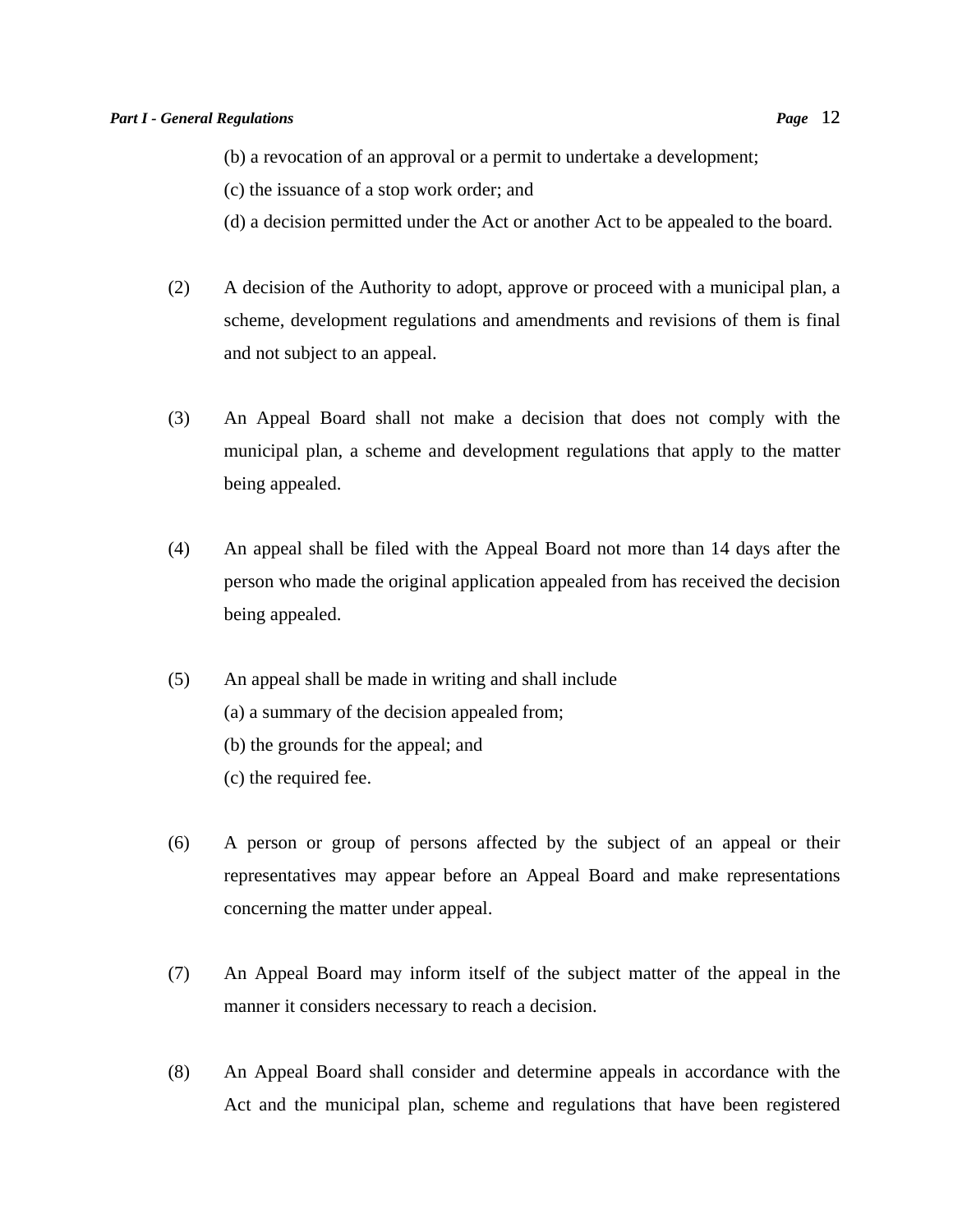under section 24, of the Act, and having regard to the circumstances and merits of the case.

- (9) A decision of the Appeal Board must comply with the plan, scheme or development regulations that apply to the matter that has been appealed to that board.
- (10) In determining an appeal, an Appeal Board may confirm, reverse or vary the decision appealed from and may impose those conditions that the board considers appropriate in the circumstances and may direct the Authority to carry out its decision or make the necessary order to have its decision implemented.
- (11) Notwithstanding subsection (10), where the Authority may, in its discretion, make a decision, an Appeal Board shall not make another decision that overrules the discretionary decision.
- (12) The decision of a majority of the members of an Appeal Board present at the hearing of an appeal shall be the decision of the Appeal Board.
- (13) An Appeal Board shall, in writing notify the appellant and the appropriate Authority of the decision of the Appeal Board.

## **29. Hearing Notice and Meetings**

- (1) An Appeal Board shall notify the appellant, applicant, authority and other persons affected by the subject of an appeal of the date, time and place for the appeal not fewer than 7 days before the date scheduled for the hearing of the appeal.
- (2) An Appeal Board may meet as often as is necessary to conduct its work in an expeditious manner.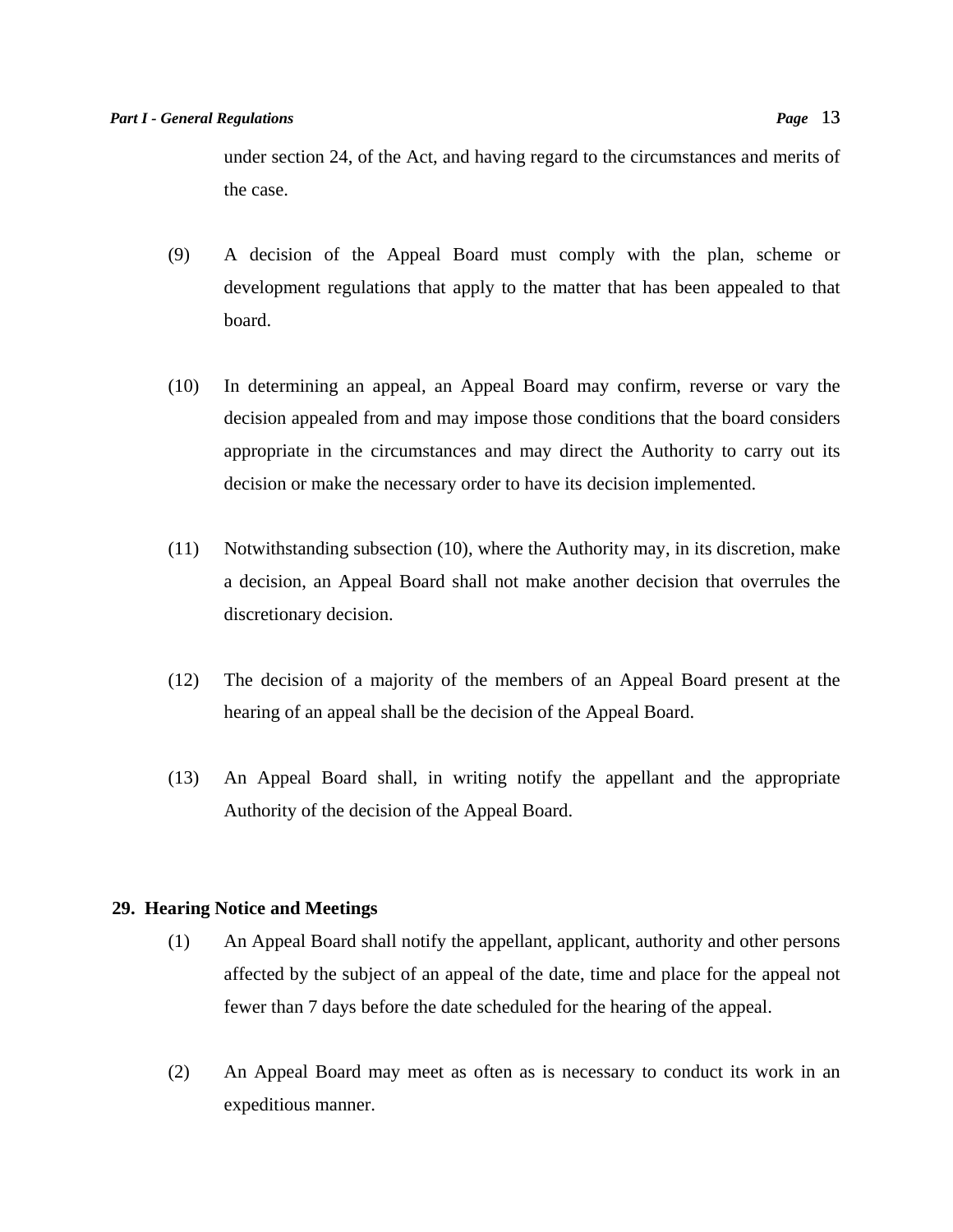#### **30. Hearing of Evidence**

- (1) An Appeal Board shall meet at a place within the area under its jurisdiction and the appellant and other persons notified under regulation 29(1) or their representative may appear before the Appeal Board and make representations with respect to the matter being appealed.
- (2) An Appeal Board shall hear an appeal in accordance with section 43 of the Act and these regulations.
- (3) A written report submitted under subsection 43(2) of the Act respecting a visit to and viewing of a property shall be considered to have been provided in the same manner as evidence directly provided at the hearing of the Appeal Board.
- (4) In the conduct of an appeal hearing, the Appeal Board is not bound by the rules of evidence.

## **31. Return of Appeal Fee**

Where an appeal made by an appellant under section 42 of the Act, is successful, an amount of money equal to the fee paid by that appellant under regulation 24(2) shall be paid to him or her by the Authority.

## **32. Notice of Application**

 The Authority may, and when a variance is necessary under Regulation 11 and the Authority wishes to consider whether to authorize such a variance, when a change in nonconforming use is to be considered under Regulation 49, or when the development proposed is listed as a discretionary use in Schedule C of the Regulations shall, at the expense of the applicant, give notice of an application for a permit or for approval in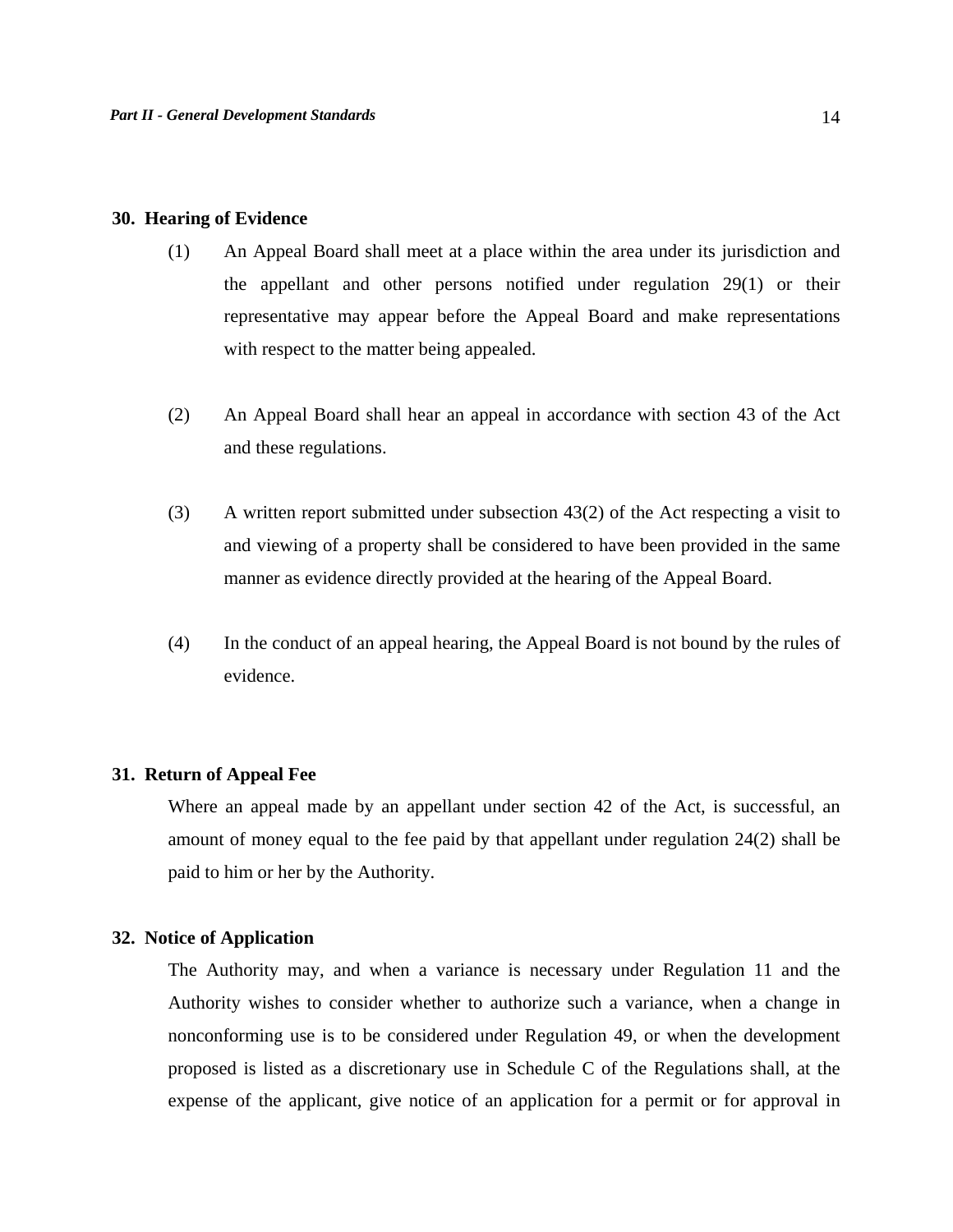principle, by public advertisement in a newspaper circulating in the area or by any other means deemed necessary, and under Regulation 12 and the Authority shall give written notice of the proposed variance from development standards to all persons whose land is in the immediate vicinity of the land that is the subject of the variance, and allow a minimum period of 7 days for response.

## **33. Right of Entry**

 The Authority, the Director, or any inspector may enter upon any public or private land and may at all reasonable times enter any development or building upon the land for the purpose of making surveys or examinations or obtaining information relative to the carrying out of any development, construction, alteration, repair, or any other works whatsoever which the Authority is empowered to regulate.

## **34. Record of Violations**

 Every inspector shall keep a record of any violation of these regulations which comes to his knowledge and report that violation to the Authority.

## **35. Stop Work Order and Prosecution**

- (1) Where a person begins a development contrary or apparently contrary to these Regulations, the Authority may order that person to stop the development or work connected therewith pending final adjudication in any prosecution arising out of the development.
- (2) A person who does not comply with an order made under Regulation 35(1) is guilty of an offence under the provisions of the Act.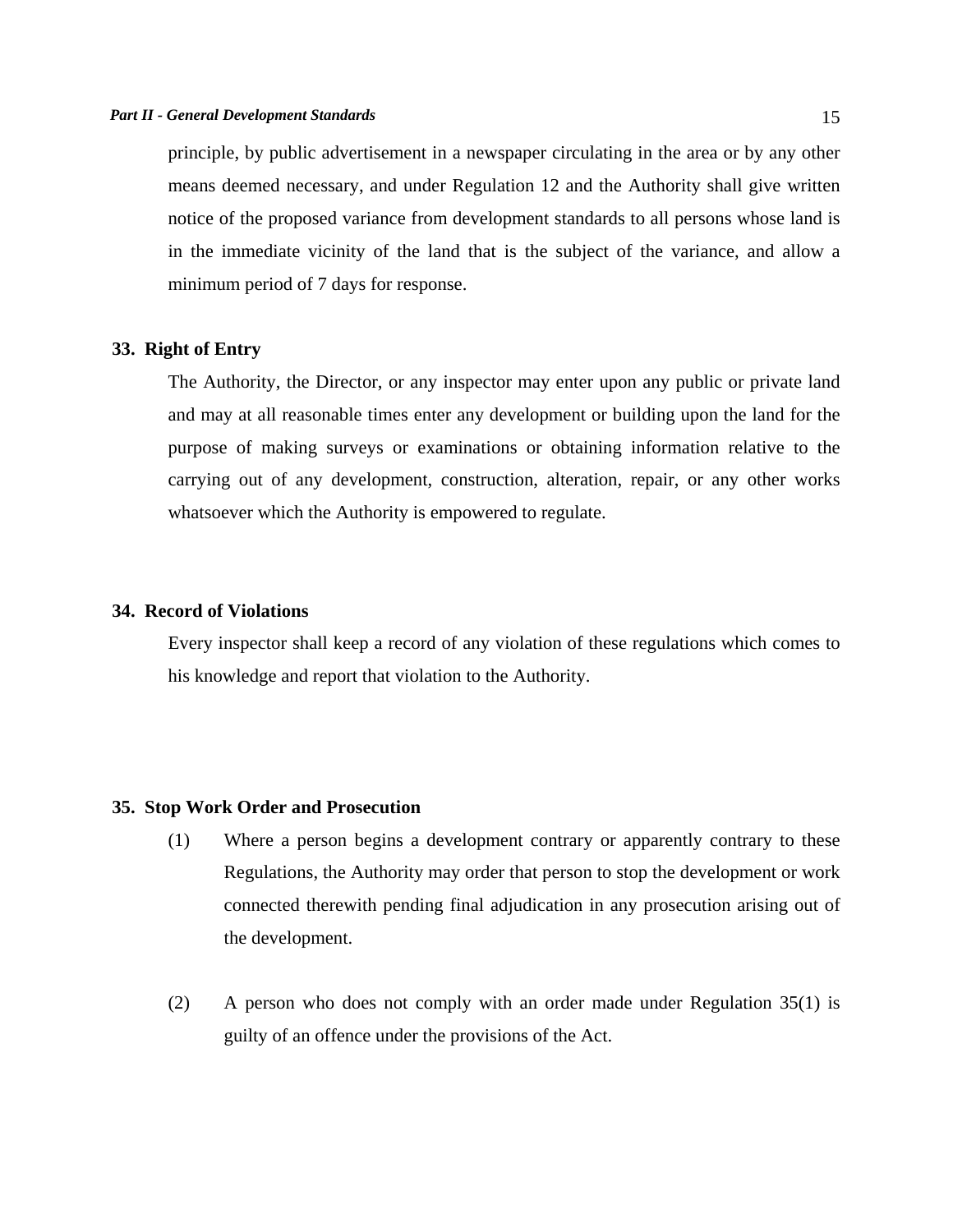## **36 Delegation of Powers**

An authority shall, where designating employees to whom a power is to be delegated under subsection 109(3) of the Act, make that designation in writing.

#### **PART II - GENERAL DEVELOPMENT STANDARDS**

#### **37. Accesses and Service Streets**

- (1) Access shall be located to the specification of the Authority so as to ensure the greatest possible convenience and safety of the street system and the Authority may prescribe the construction of service streets to reduce the number of accesses to collector and arterial streets.
- (2) No vehicular access shall be closer than 10 metres to the street line of any street intersection.

## **38. Accessory Buildings**

- (1) Accessory buildings shall be clearly incidental and complementary to the use of the main buildings in character, use and size, and shall be contained on the same lot.
- (2) No accessory building or part thereof shall project in front of any building line.
- (3) The sideyard requirements set out in the use zone tables in these Regulations shall apply to accessory buildings wherever they are located on the lot but accessory buildings on two (2) adjoining properties may be built to property boundaries provided they shall be of fire resistant construction and have a common firewall.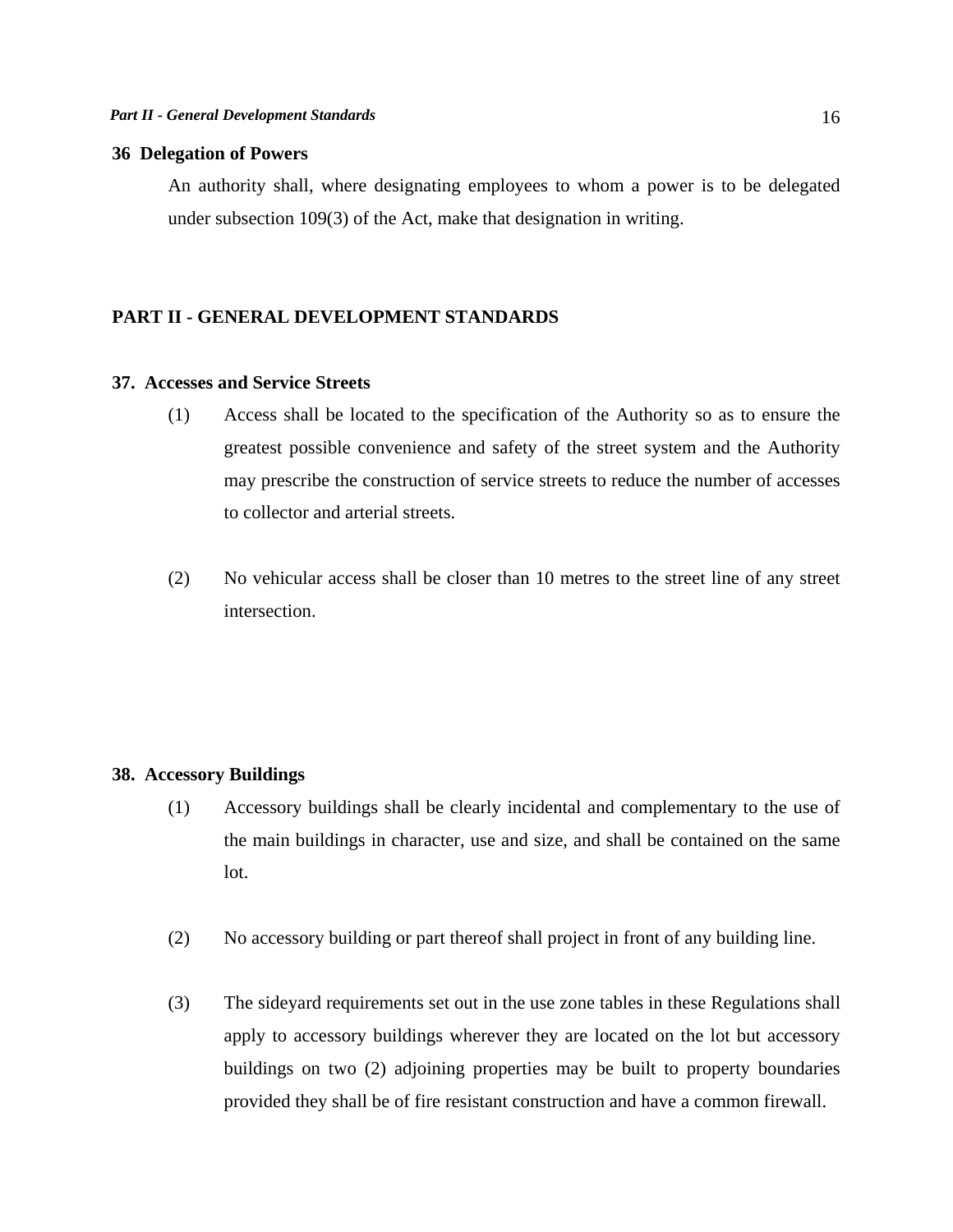### **39. Advertisements**

 Advertisements shall not be erected or displayed except in accordance with Part III of these Regulations.

### **40. Buffer Strips**

 Where any industrial development permitted in any Use Zone abuts an existing or proposed residential area, or is separated from it by a road only, the owner of the site of the industrial development shall provide a buffer strip not less than ten (10) metres wide between any residential activity and the industrial area. The buffer shall include the provision of such natural or structural barrier as may be required by the Authority and shall be maintained by the owner or occupier to the satisfaction of the Authority.

## **41. Building Height**

 The Authority may permit the erection of buildings of a height greater than that specified in Schedule C, but in such cases the building line setback and rearyard requirements shall be varied as follows:

- (1) The building line setback shall be increased by 2 metres for every 1 metre increase in height.
- (2) The rearyard shall not be less than the minimum building line setback calculated as described in (1) above plus 6 metres.

## **42. Building Line and Setback**

The Authority, by resolution, may establish building lines on an existing or proposed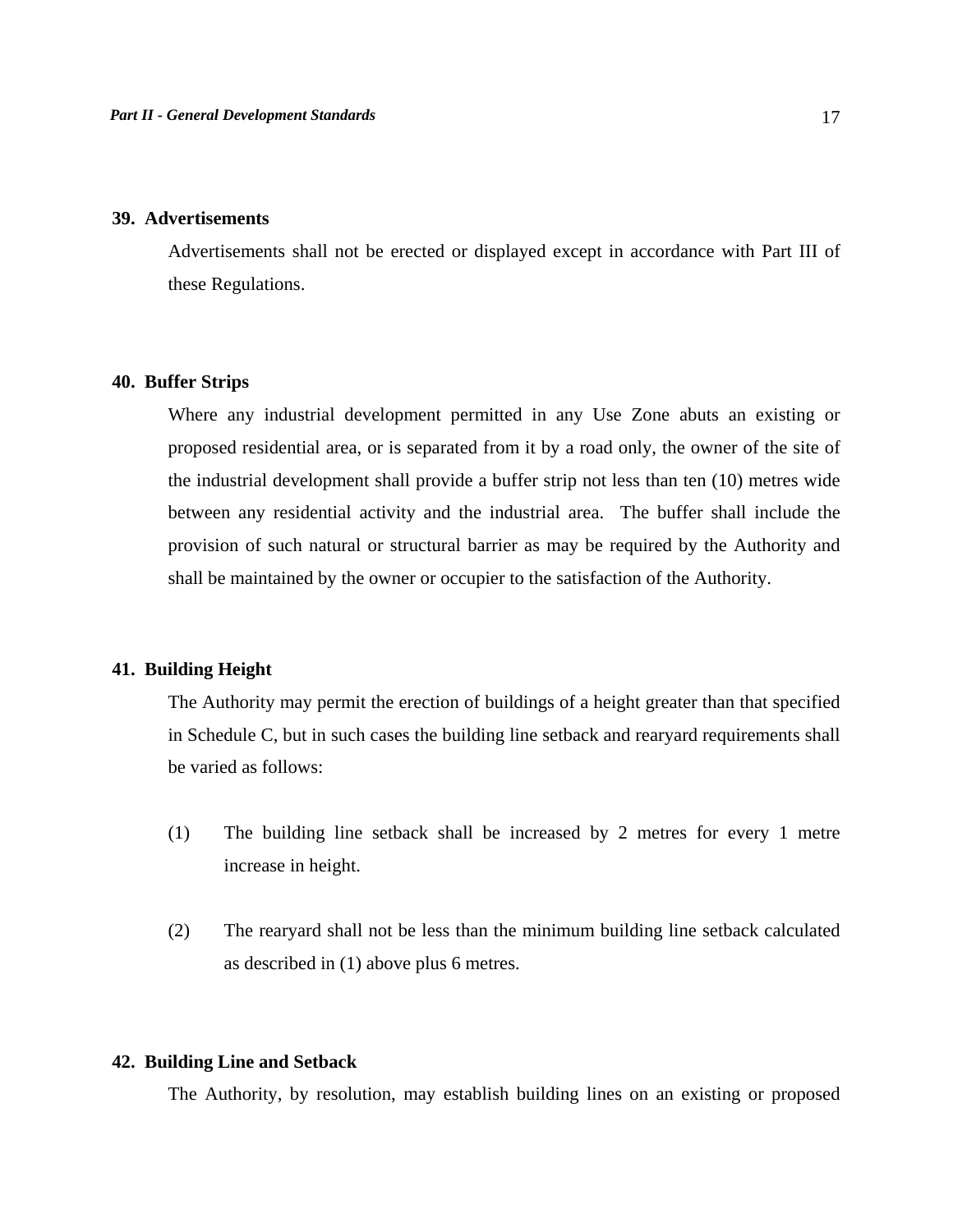street or service street and may require any new buildings to be located on those building lines, whether or not such building lines conform to the standards set out in the tables in Schedule C of these Regulations.

#### **43. Family and Group Care Centres**

 Family group care centre use is permitted in any dwelling or apartment that is adequate in size to accommodate the number of persons living in the group, inclusive of staff, provided that in the opinion of the Authority, the use of the dwelling does not materially differ from, nor adversely affect, the amenities of the adjacent residences, or the neighbourhood in which it is located. The Authority may require special access and safety features to be provided for the occupants before occupancy is permitted.

### **44. Height Exceptions**

 The height requirements prescribed in Schedule C of these Regulations may be waived in the case of communication masts and antennae, flagpoles, water towers, spires, belfries, or chimneys, but any such waiver which results in an increase of more than 10% of the permitted height of the structure shall only be authorized under the provisions of Regulation 11.

#### **45. Livestock Structures and Uses**

- (1) No structure designed to contain more than five animal units shall be erected or used unless it complies with the following requirements:
	- (a) The structure shall be at least 600 m from a residence, (except a farm residence or a residence which is a non-conforming use in any zone in which agriculture is a permitted use class in the Use Zone Tables in Schedule C of these Regulations), and, from an area designated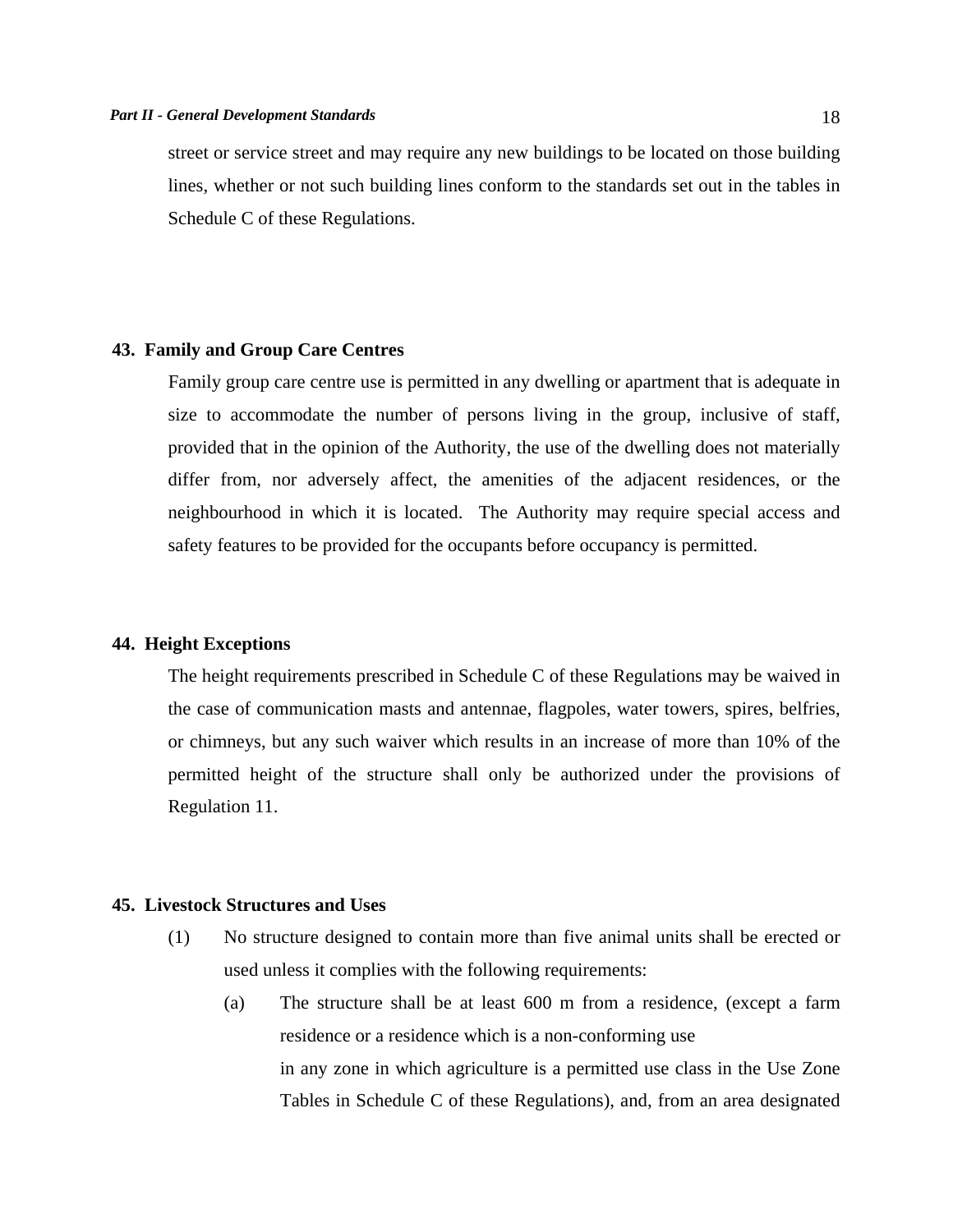for residential use in an approved Plan, and, from a Provincial or Federal Park.

- (b) The structure shall be at least 60 m from the boundary of the property on which it is to be erected.
- (c) The structure shall be at least 90 m from the centre line of a street.
- (d) The erection of the structure shall be approved by the Department of Forest Resources & Agrifoods and the Department of Environment.
- (2) No development for residential use shall be permitted within 600 m of an existing structure designed to contain more than five animal units unless the development is first approved by the Department of Forest, Resources and Agrifoods.

## **46. Lot Area**

- (1) No lot shall be reduced in area, either by the conveyance or alienation of any portion thereof or otherwise, so that any building or structure on such lot shall have a lot coverage that exceeds, or a front yard, rear yard, side yard, frontage or lot area that is less than that permitted by these Regulations for the zone in which such lot is located.
- (2) Where any part of a lot is required by these Regulations to be reserved as a yard, it shall continue to be so used regardless of any change in the ownership of the lot or any part thereof, and shall not be deemed to form part of an adjacent lot for the purpose of computing the area thereof available for building purposes.

## **47. Lot Area and Size Exceptions**

 Where, at the time of coming into effect of these Regulations, one or more lots already exist in any residential zone, with insufficient frontage or area to permit the owner or purchaser of such a lot or lots to comply with the provisions of these Regulations, then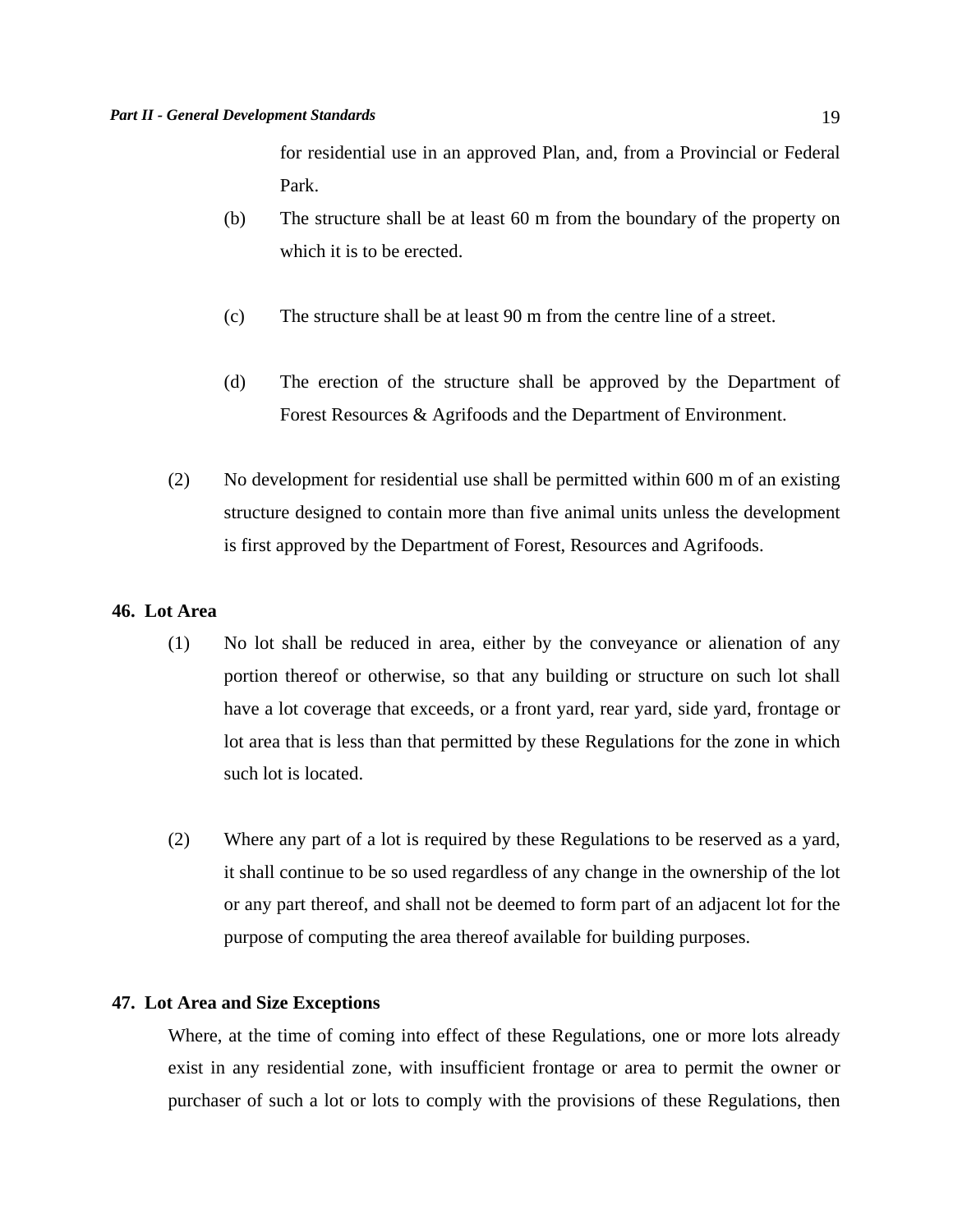these Regulations shall not prevent the issuing of a permit by the Authority for the erection of a dwelling thereon, provided that the lot coverage and height are not greater than, and the yards and floor area are not less than the standards set out in these Regulations.

#### **48. Lot Frontage**

 Except where specifically provided for in the Use Zone Tables in Schedule C of these Regulations, no residential or commercial building shall be erected unless the lot on which it is situated fronts directly onto a street or forms part of a Comprehensive Development Scheme.

## **49. Non-Conforming Use**

- (1) Notwithstanding the Municipal Plan, scheme or regulations made under this Urban and Rural Planning Act, 2001, the Authority shall, in accordance with regulations made under this Act, allow a development or use of land to continue in a manner that does not conform with a regulation, scheme, or plan that applies to that land provided that the non-conforming use legally existed before the registration under section 24 of the Act, scheme or regulations made with respect to that kind of development or use.
- (2) Notwithstanding subsection (1), a right to resume a discontinued non-conforming use of land shall not exceed 12 months after that discontinuance.
- (3) A building, structure or development that does not conform to a scheme, plan or regulations made under the Act that is allowed to continue under subsection (1)
	- (a) shall not be internally or externally varied, extended or expanded unless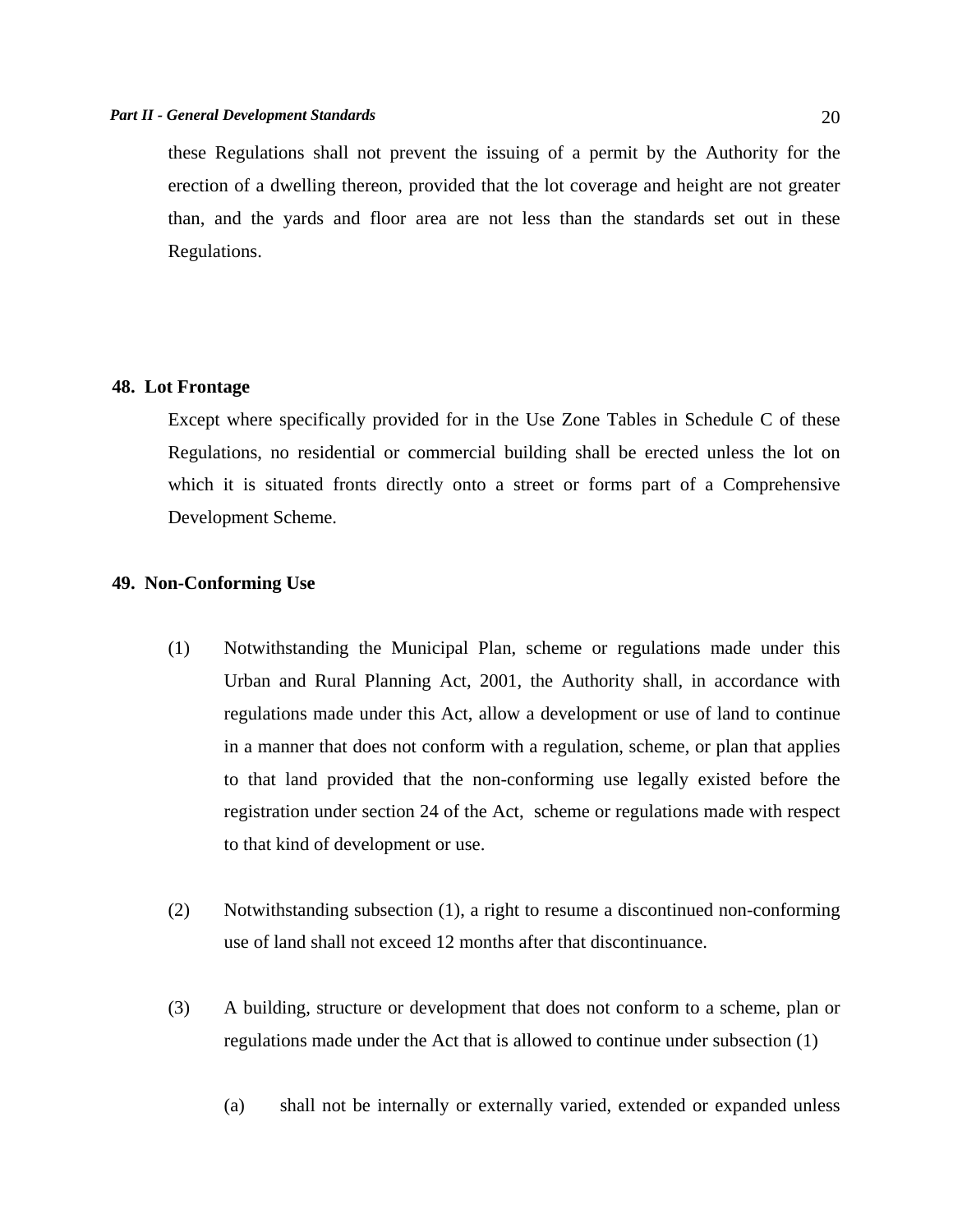otherwise approved by the Authority;

- (b) shall not be structurally modified except as required for the safety of the building, structure or development;
- (c) shall not be reconstructed or repaired for use in the same non-conforming manner where 50% or more of the value of that building, structure or development has been destroyed;
- (d) may have the existing use for that building, structure or development varied by the Authority to a use that is, in the Authority's opinion, more compatible with the plan and regulations applicable to it;
- (e) may have the existing building extended by approval of the Authority where, in the Authority's opinion, the extension is not more than 50% of the existing building;
- (f) where the non-conformance is with respect to the standards included in these development regulations, shall not be expanded if the expansion would increase the non-conformity;
- (g) where a building, structure or development does not meet the development standards included in development regulations, the building, structure or development shall not be expanded if the expansion would increase the non-conformity and an expansion must comply with the development standards applicable to that building, structure or development.
- (h) where the building or structure is primarily zoned and used for residential purposes, may, in accordance with the municipal plan and regulations, be repaired or rebuilt where 50% or more of the value of that building or structure is destroyed.

Where considering a non conforming building, structure or development and before making a decision to vary an existing use of that non-conforming building, structure or development, the Authority, at the applicant''s expense, shall publish a notice in a newspaper circulating in the area or by other means give public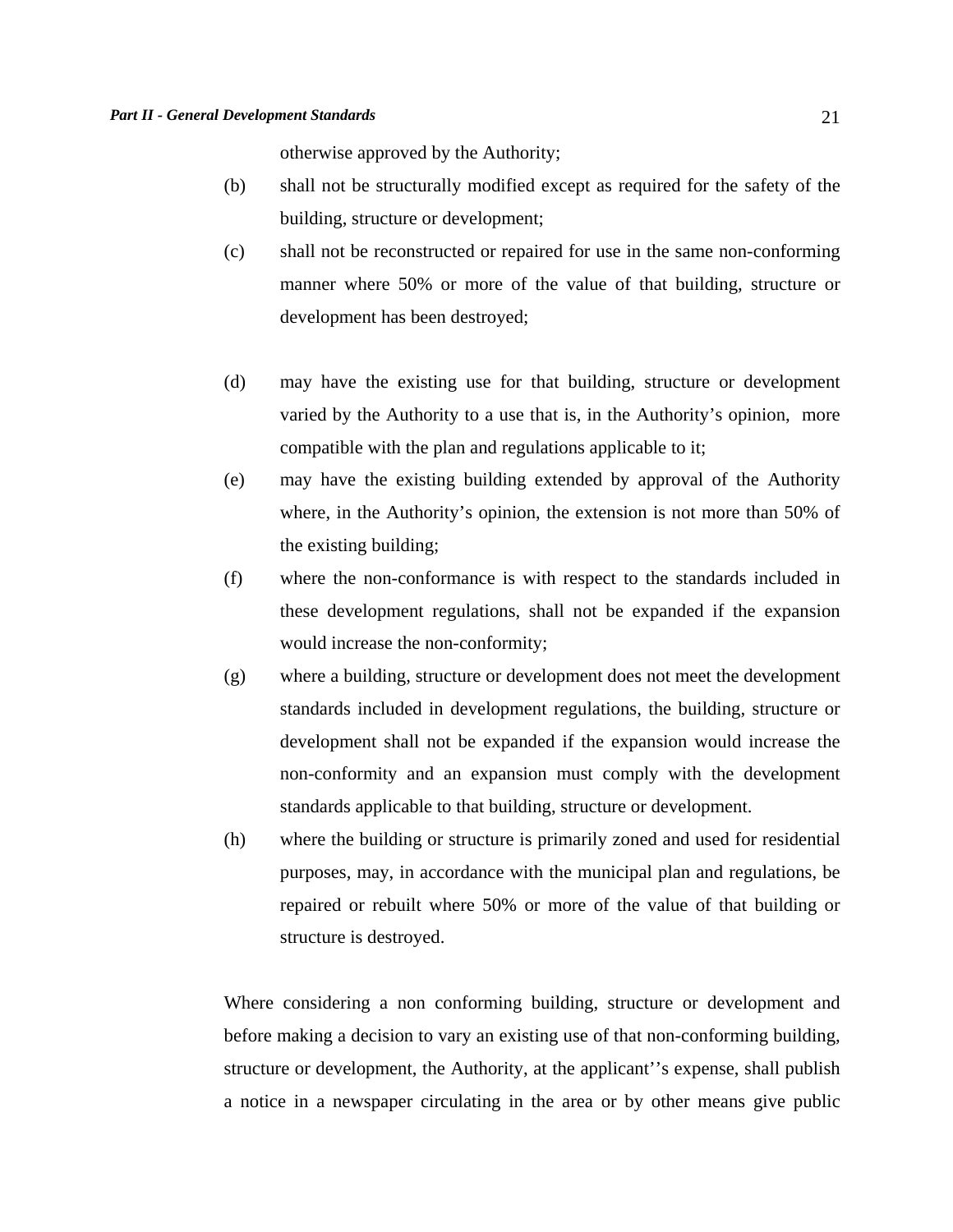notice of an application to vary the existing use of a non-conforming building, structure or development and shall consider any representations or submissions received in response to that advertisement.

#### **50. Offensive and Dangerous Uses**

No building or land shall be used for any purpose which may be dangerous by causing or promoting fires or other hazards or which may emit noxious, offensive or dangerous fumes, smoke, gases, radiation, smells, ash, dust or grit, excessive noise or vibration, or create any nuisance that has an unpleasant effect on the senses unless its use is authorized by the Authority and any other authority having jurisdiction.

## **51. Offstreet Parking Requirements**

- (1) For every building, structure or use to be erected, enlarged or established, there shall be provided and maintained a quantity of off-street parking spaces sufficient to ensure that the flow of traffic on adjacent streets is not impeded by the onstreet parking of vehicles associated with that building, structure or use.
- (2) The number of parking spaces to be provided for any building, structure, use of occupancy shall conform to the standards set out in Schedule D of these Regulations.
- (3) Each parking space, except in the case of one or two-family dwellings, shall be made accessible by means of a hard surfaced right-of-way at least 3 m in width. Parking required in a Residential Zone shall be provided on the same lot as the dwelling or dwellings. Parking space for apartments shall be provided in the rear yard where possible. In a Non-Residential Zone, parking spaces shall be provided within the limits of the zone in which the use is situated and not more than 200 m distant from the use concerned.
- (4) The parking facilities required by this Regulation shall, except in the case of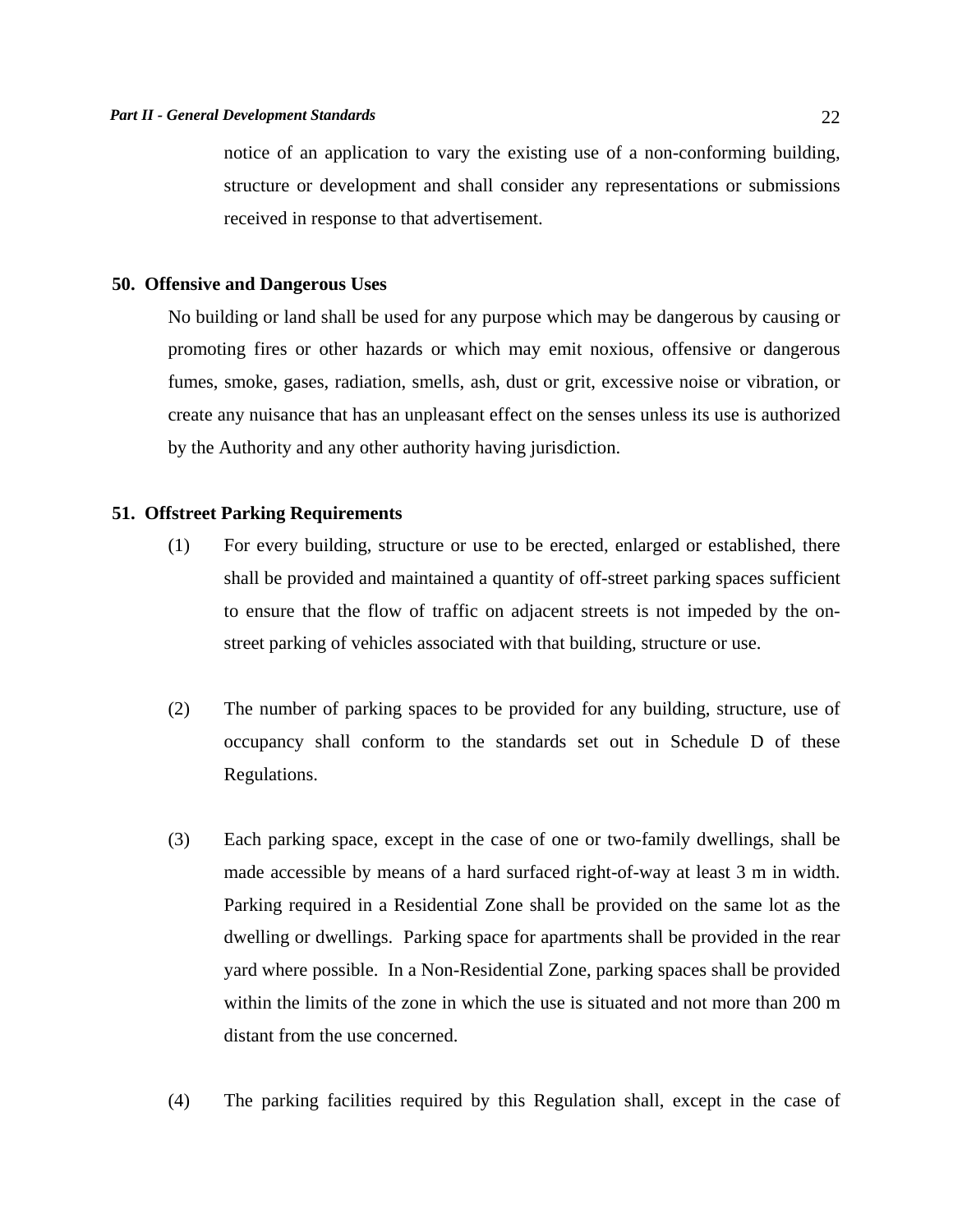single or attached dwellings, be arranged so that it is not necessary for any vehicle to reverse onto or from a street.

- (5) Where, in these Regulations, parking facilities for more than four vehicles are required or permitted:
	- (a) parking space shall mean an area of land, not less than 15 m² in size, capable of being used for the parking of a vehicle without the need to move other vehicles on adjacent areas;
	- (b) the parking area shall be constructed and maintained to the specifications of the Authority;
	- (c) the lights used for illumination of the parking area shall be so arranged as to divert the light away from adjacent development;
	- (d) a structure, not more than 3 m in height and more than 5 m² in area may be erected in the parking area for the use of attendants in the area;
	- (e) except in zones in which a service station is a permitted use, no gasoline pump or other service station equipment shall be located or maintained on a parking area;
	- (f) no part of any off-street parking area shall be closer than 1.5 m to the front lot line in any zone;
	- (g) access to parking areas in non-residential zones shall not be by way of residential zones;
	- (h) where a parking area is in or abuts a residential zone, a natural or structural barrier at least 1 m in height shall be erected and maintained along all lot lines;
	- (i) where, in the opinion of the Authority, strict application of the above parking requirements is impractical or undesirable, the Authority may as a condition of a permit require the developer to pay a service levy in accordance with these Regulations in lieu of the provision of a parking area, and the full amount of the levy charged shall be used by the Authority for the provision

and upkeep of alternative parking facilities within the general vicinity of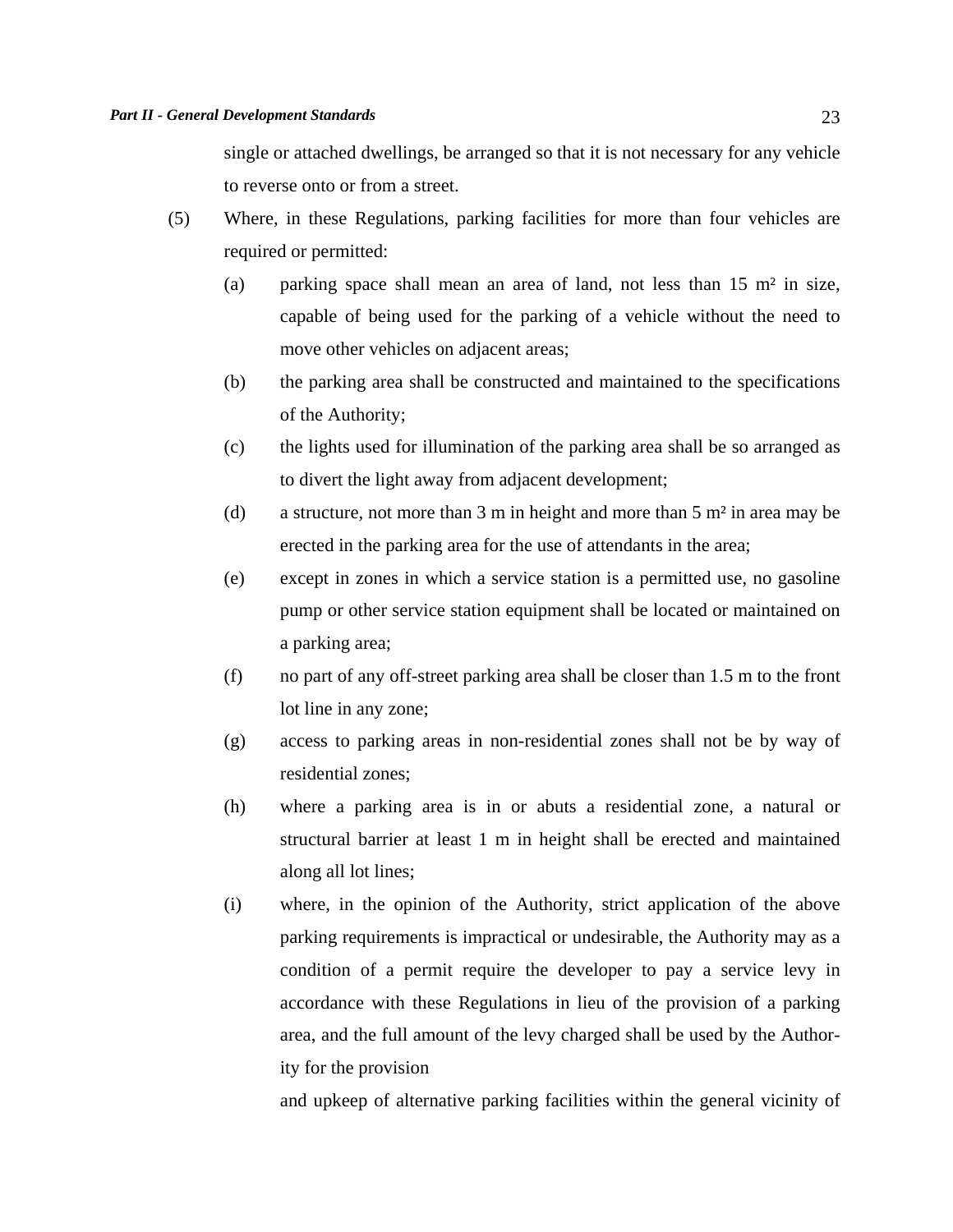the development.

#### **52. Off-Street Loading Requirements**

- (1) For every building, structure or use to be erected, enlarged or established requiring the shipping, loading or unloading of animals, goods, wares or merchandise, there shall be provided and maintained for the premises loading facilities on land that is not part of a street comprised of one or more loading spaces, 15 m long, 4 m wide, and having a vertical clearance of at least 4 m with direct access to a street or with access by a driveway of a minimum width of 6 m to a street.
- (2) The number of loading spaces to be provided shall be determined by the Authority.
- (3) The loading facilities required by this Regulation shall be so arranged that vehicles can manoeuvre clear of any street and so that it is not necessary for any vehicle to reverse onto or from a street.

## **53. Parks and Playgrounds, and Conservation Uses**

 Nothing in these Regulations shall prevent the designation of conservation areas or the establishment of parks and playgrounds in any zones provided that such parks and playgrounds are not located in areas which may be hazardous to their use and are not operated for commercial purposes.

#### **54. Screening and Landscaping**

 The Authority may, in the case of existing unsightly development, order the owner or occupier to provide adequate and suitable landscaping or screening; and for this purpose may require the submission of an application giving details of the landscaping or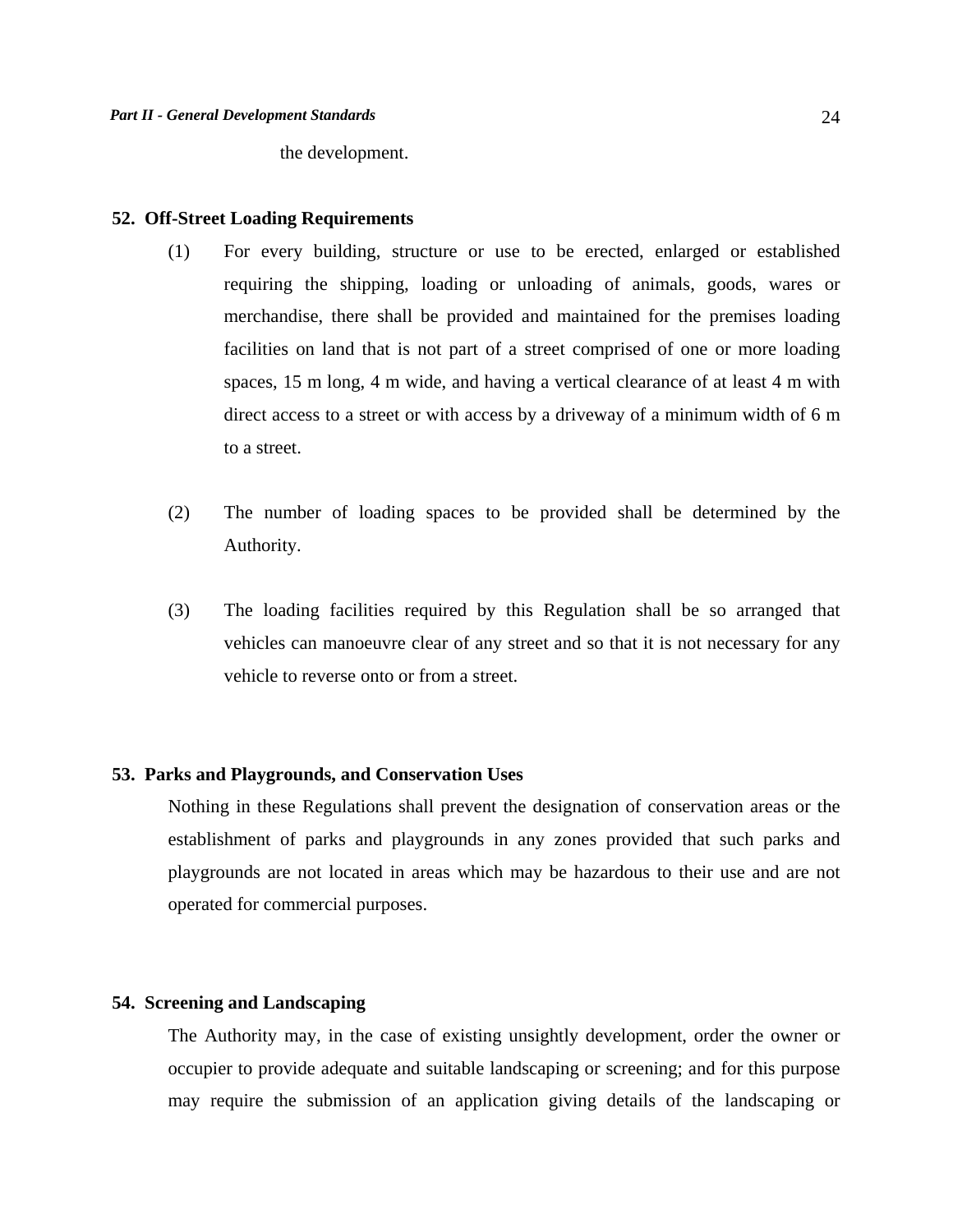#### *Part II - General Development Standards* 25

screening, and these Regulations shall then apply to that application. The provision of adequate and suitable landscaping or screening may be made a condition of any development permit where, in the opinion of the Authority, the landscaping or screening is desirable to preserve amenity, or protect the environment.

## **55. Services and Public Utilities**

 The Authority may within any zone permit land to be used in conjunction with the provision of public services and public utilities if the use of that land is necessary to the proper operation of the public service or public utility concerned provided that the design and landscaping of any development of any land so used is, in the opinion of the Authority, adequate to protect the character and appearance of the area.

## **56. Service Stations**

The following requirements shall apply to all proposed service stations:

- (a) All gasoline pumps shall be located on pump islands designed for such purpose, and to which automobiles may gain access from either side.
- (b) Pump islands shall be set back at least 4 metres from the front lot line.
- (c) Accesses shall not be less than 7 metres wide and shall be clearly marked, and where a service station is located on a corner lot, the minimum distance between an access and the intersection of street lines at the junction shall be 10 metres and the lot line between entrances shall be clearly indicated.

#### **57. Side Yards**

 A sideyard which shall be kept clear of obstruction shall be provided on the exposed sides of every building in order to provide access for the maintenance of that building.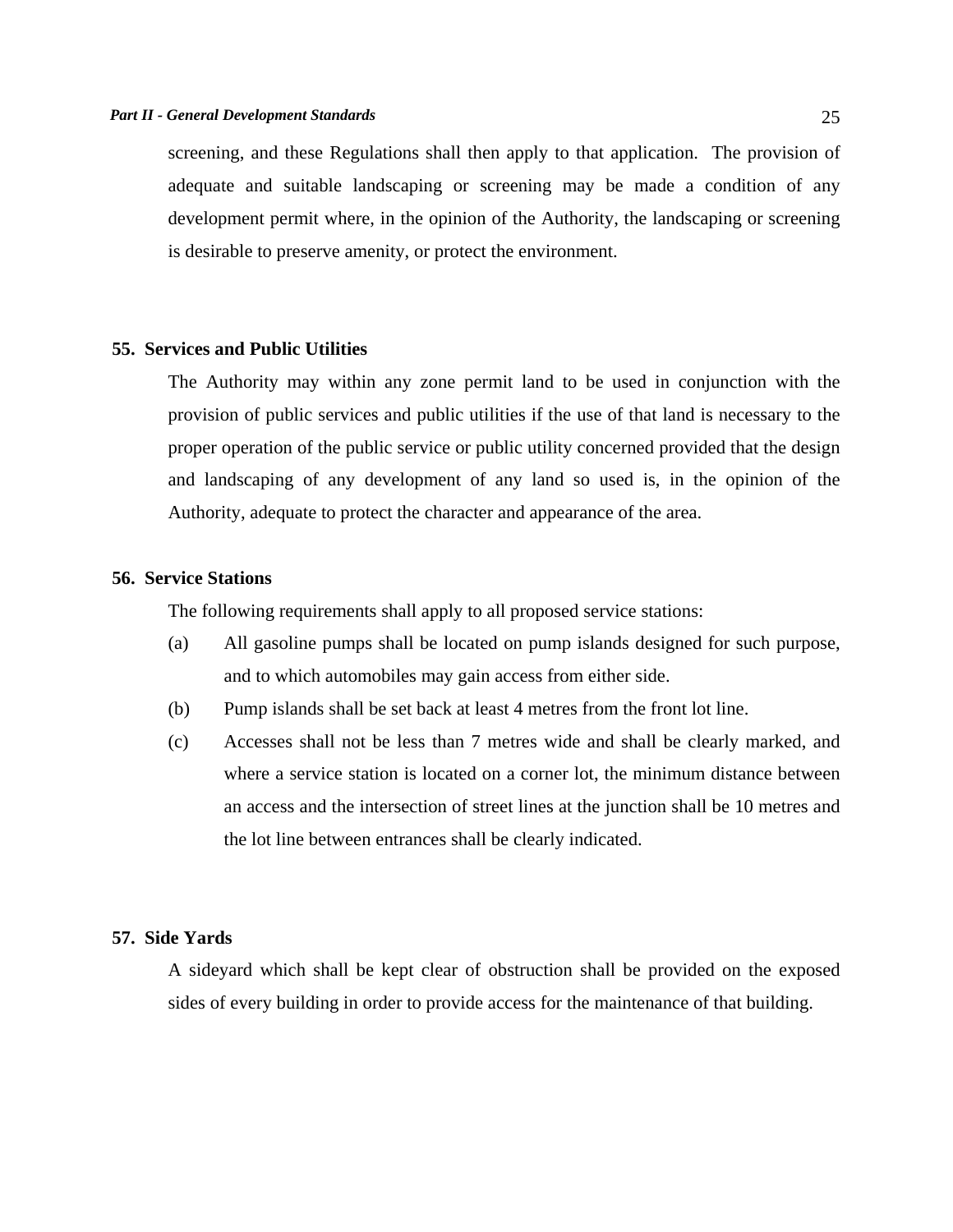## **58. Street Construction Standards**

 A new street may not be constructed except in accordance with and to the design and specifications laid down by the Authority.

#### **59. Subsidiary Apartments**

 Subsidiary apartments may be permitted in single dwellings only, and for the purposes of calculating lot area and yard requirements, shall be considered part of the self-contained dwelling.

## **60. Unsubdivided Land**

 Development is not permitted on unsubdivided land unless sufficient area is reserved to satisfy the yard and other allowances called for in the Use Zone in which it is located and the allowances shall be retained when the adjacent land is developed.

## **61. Zero Lot Line and Other Comprehensive Development**

 The Authority may, at its discretion, approve the erection of dwellings which are designed to form part of a zero lot line development or other comprehensive layout which does not, with the exception of dwelling unit floor area, meet the requirements of the Use Zone Table in Schedule C, provided that the dwellings are designed to provide both privacy and reasonable access to natural daylight and the overall density within the layout conforms to the regulations and standards set out in the Use Zone Table apply where the layout adjoins other development.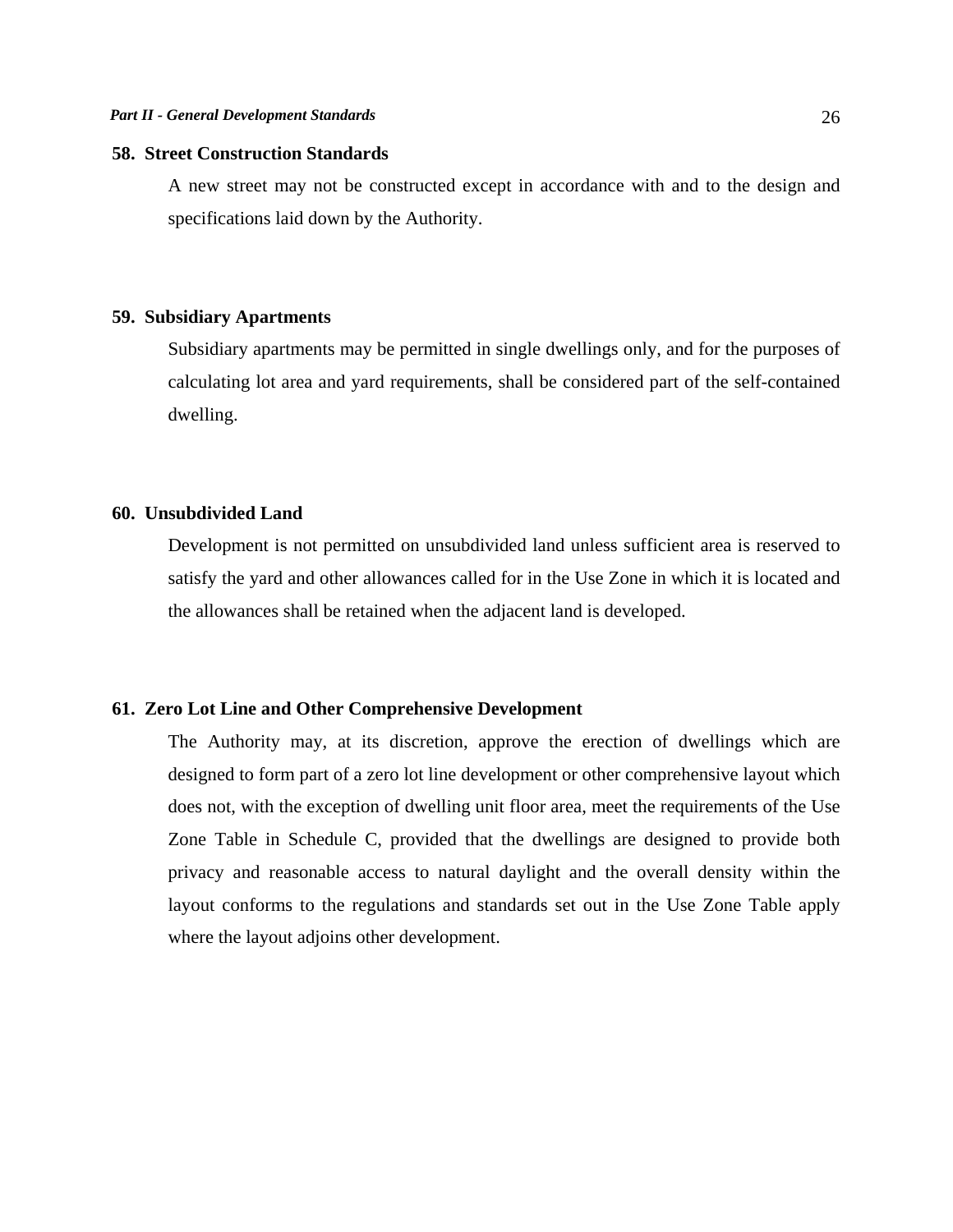## **PART III - ADVERTISEMENTS**

#### **62. Permit Required**

 Subject to the provisions of Regulation 67, no advertisement shall be erected or displayed in the Planning Area unless a permit for the advertisement is first obtained from the Authority. Permit for erection or display of advertisement on Provincial Highways shall be obtain from the Government Service Centre.

## **63. Form of Application**

 Application for a permit to erect or display an advertisement shall be made to the authority in accordance with Regulation 17.

## **64. Advertisements Prohibited in Street Reservation**

 No advertisement shall be permitted to be erected or displayed within, on or over any highway or street reservation.

## **65. Permit Valid for Limited Period**

 A permit granted under these Regulations for the erection or display of an advertisement shall be for a limited period, not exceeding two years, but may be renewed at the discretion of the Authority for similar periods.

## **66. Removal of Advertisements**

 Notwithstanding the provisions of these Regulations, the Authority may require the removal of any advertisement which, in its opinion, is: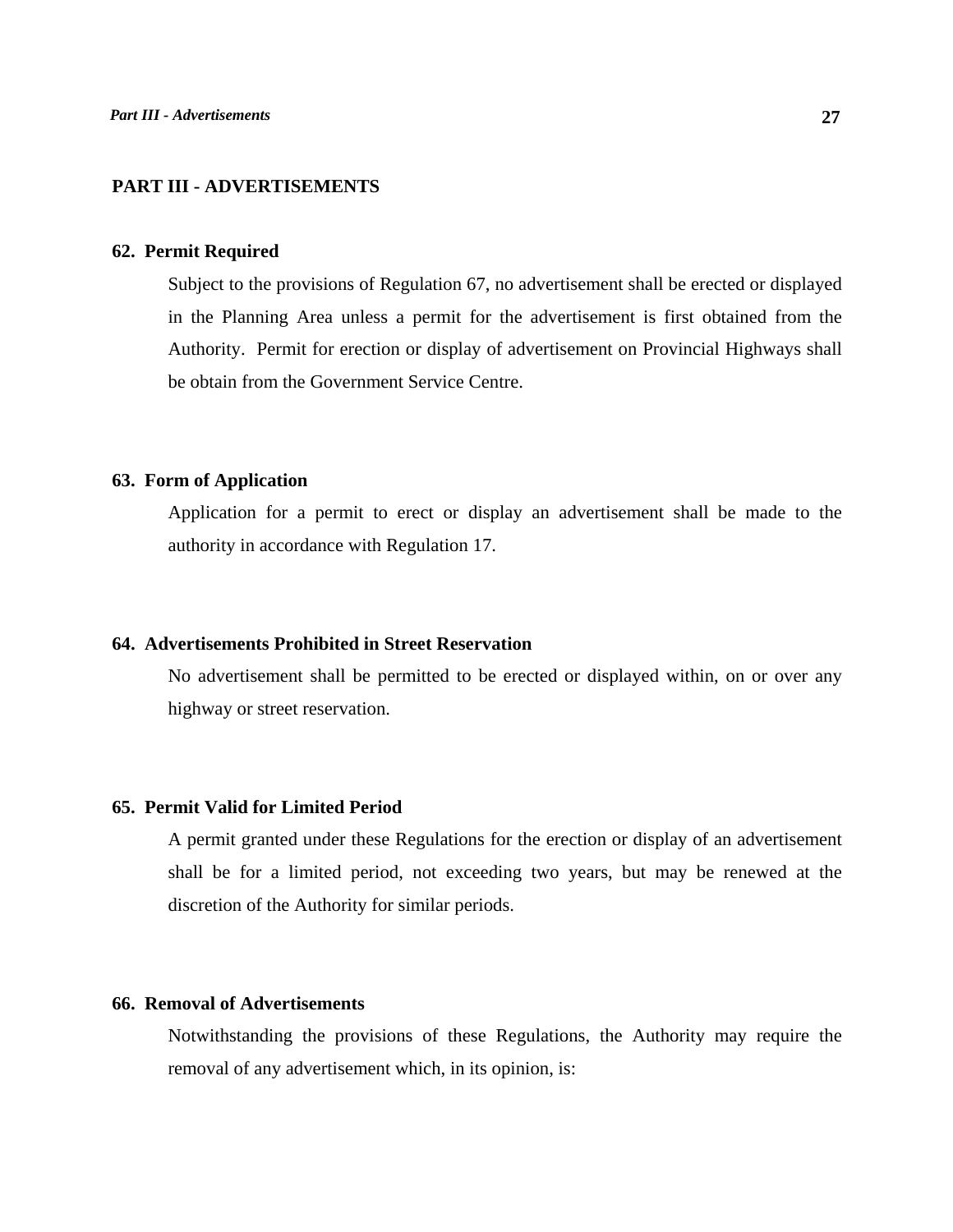#### *Part III - Advertisements* **28**

- (a) hazardous to road traffic by reason of its siting, colour, illumination, or structural condition, or;
- (b) detrimental to the amenities of the surrounding area.

## **67. Advertisements Exempt from Control**

 The following advertisements may be erected or displayed in the Planning Area without application to the Authority:

- (a) on a dwelling or within the courtyard of a dwelling, one nameplate not exceeding  $0.2$  m<sup>2</sup> in area;
- (b) on an agricultural holding or farm, a notice board not exceeding 1 m² in area and relating to the operations being conducted on the land;
- (c) on land used for forestry purposes, signs or notices not exceeding 1 m² in area and relating to forestry operations or the location of logging operations conducted on the land;
- (d) on land used for mining or quarrying operations, a notice board not exceeding 1 m<sup>2</sup> in area relating to the operation conducted on the land;
- (e) on a dwelling or within the curtilage of a dwelling, one nameplate not exceeding 0.2 m² in area in connection with the practice of a professional person carried on in the premises;
- (f) on any site occupied by a church, school, library, art gallery, museum, institution or cemetery, one notice board not exceeding 1 m² in area;
- (g) on the principal facade of any commercial, industrial or public building, the name of the building or the name of the occupants of the building, in letters not exceeding one-tenth of the height of that facade or 3 m, whichever is the lesser;
- (h) on any parking lot directional signs and one sign not exceeding 1 m² in size, identifying the parking lot.

## **68. Approval Subject to Conditions**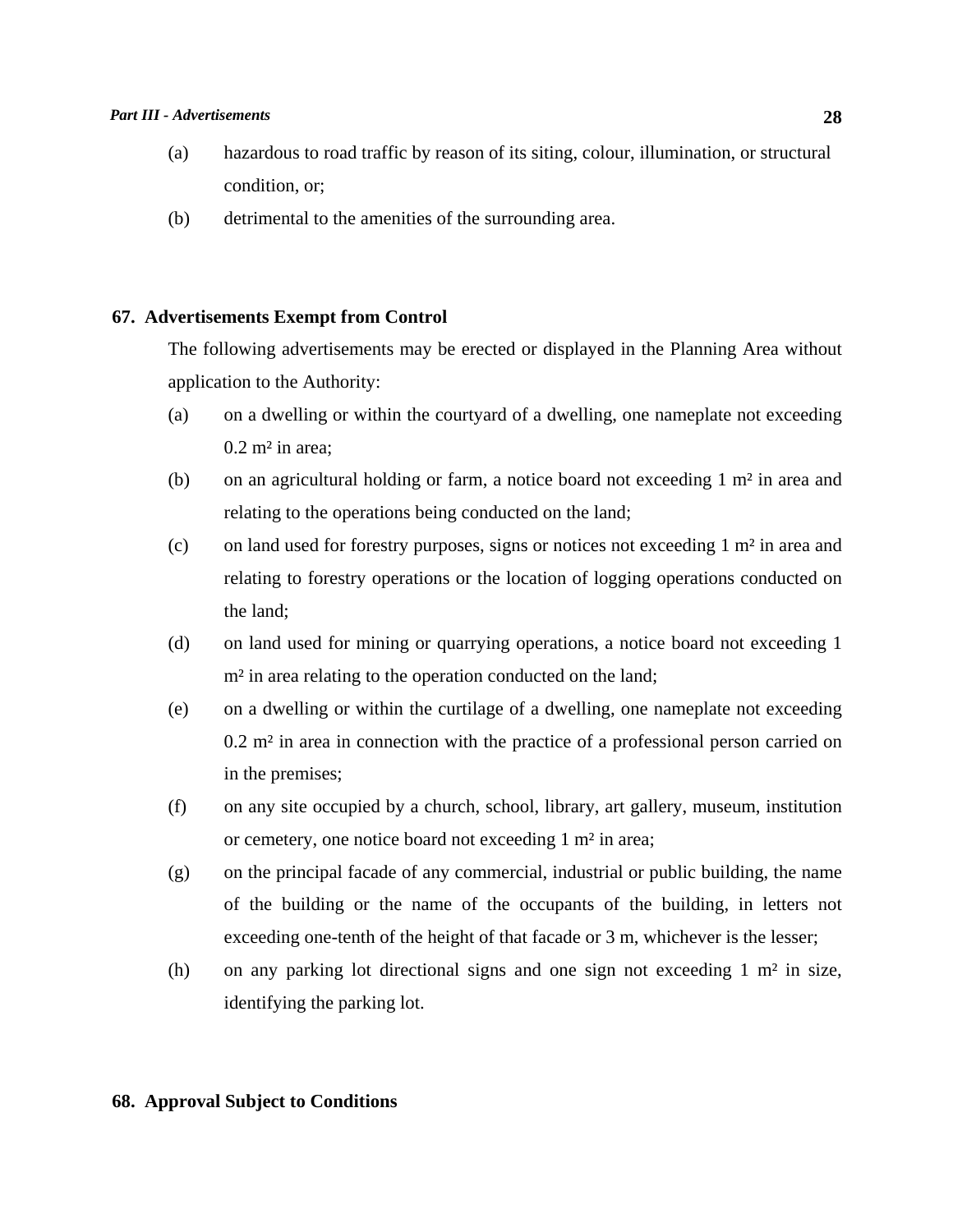A permit may only be issued for the erection or display of advertisements which comply with the appropriate conditions and specifications set out in the Use Zone Tables in Schedule C of these Regulations.

### **69. Non-Conforming Uses**

 Notwithstanding the provisions of Regulation 62, a permit may be used for the erection or display of advertisements on a building or within the courtyard of a building or on a parcel of land, the use of which is a non conforming use, provided that the advertisement does not exceed the size and type of advertisement which could be permitted if the development was in a Use Zone appropriate to its use, and subject to any other conditions deemed appropriate by the Authority.

## **PART IV - SUBDIVISION OF LAND**

## **70. Permit Required**

 No land in the Planning Area shall be subdivided unless a permit for the development of the subdivision is first obtained from the Authority.

## **71. Services to be Provided**

 No permit shall be issued for the development of a subdivision unless provisions satisfactory to the Authority have been made in the application for a supply of drinking water, a properly designed sewage disposal system, and a properly designed storm drainage system.

#### **72. Payment of Service Levies and Other Charges**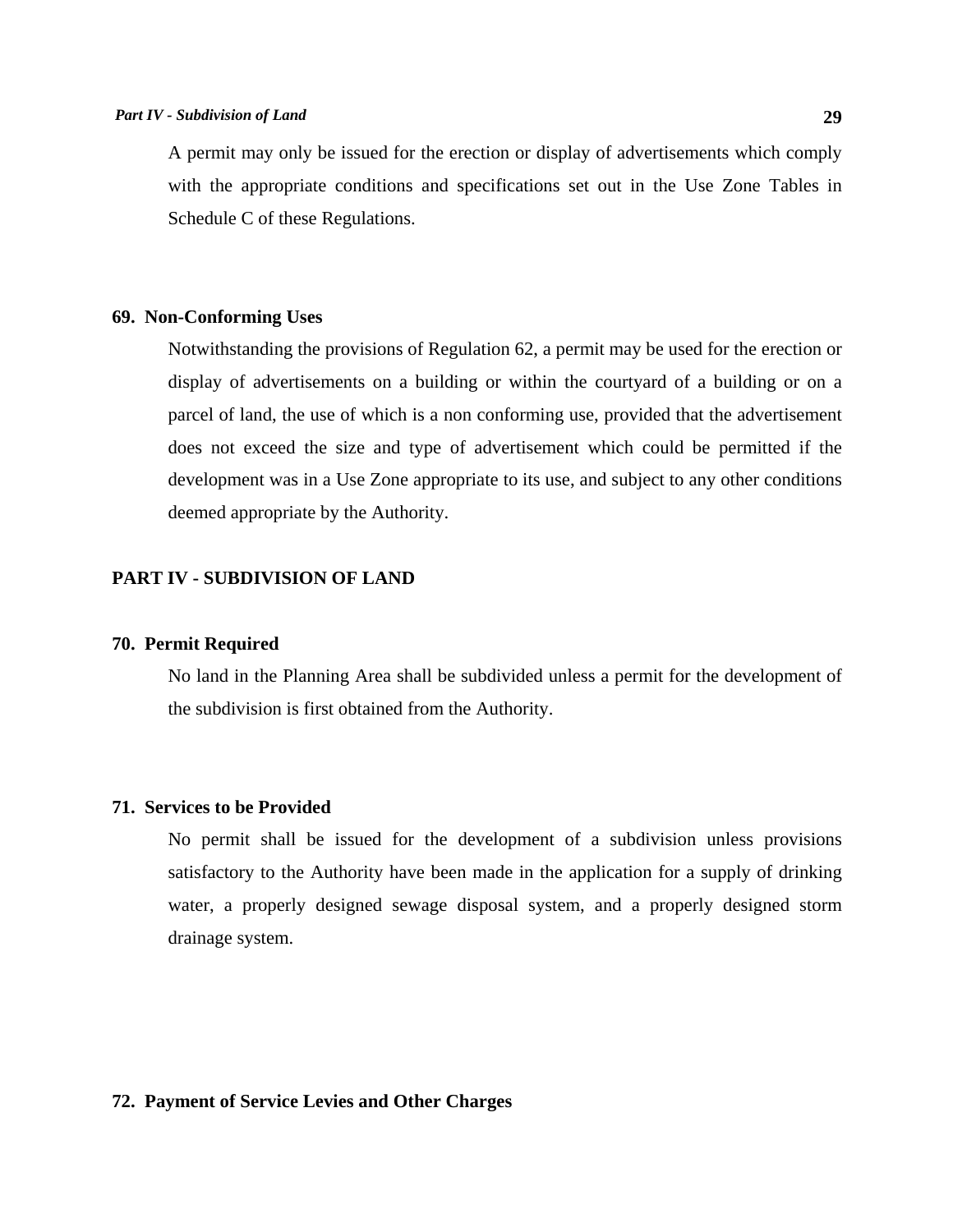#### *Part IV - Subdivision of Land* **30**

 No permit shall be issued for the development of a subdivision until agreement has been reached for the payment of all fees levied by the Authority for connection to services, utilities and streets deemed necessary for the proper development of the subdivision, and all service levies and other charges imposed under Regulations 13 and 14.

## **73. Issue of Permit Subject to Considerations**

 A permit shall not be issued when, in the opinion of the Authority, the development of a subdivision does not contribute to the orderly growth of the municipality and does not demonstrate sound design principles. In considering an application, the Authority shall, without limiting the generality of the foregoing, consider:

- (a) the location of the land;
- (b) the availability of and the demand created for schools, services, and utilities;
- (c) the provisions of the Plan and Regulations affecting the site;
- (d) the land use, physical form and character of adjacent developments;
- (e) the transportation network and traffic densities affecting the site;
- (f) the relationship of the project to existing or potential sources of nuisance;
- (g) soil and subsoil characteristics;
- (h) the topography of the site and its drainage;
- (i) natural features such as lakes, streams, topsoil, trees and shrubs;
- (j) prevailing winds;
- (k) visual quality;
- (l) community facilities;
- (m) energy conservation;
- (n) such other matters as may affect the proposed development.

## **74. Building Permits Required**

Notwithstanding the approval of a subdivision by the Authority, a separate building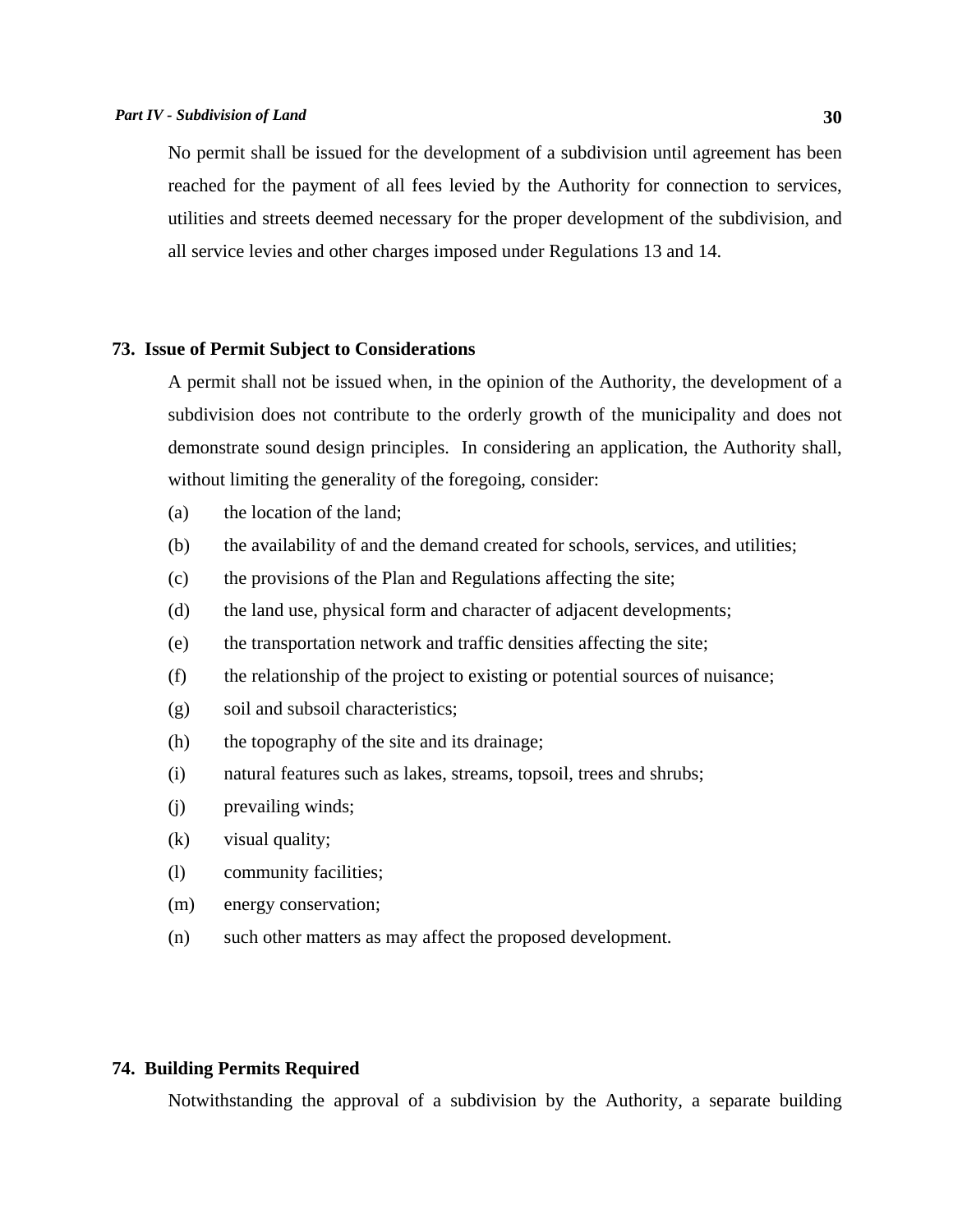permit shall be obtained for each building proposed to be erected in the area of the subdivision, and no building permit for any building in the area shall be issued until the developer has complied with all the provisions of these Regulations with respect to the development of the subdivision.

## **75. Form of Application**

 Application for a permit to develop a subdivision shall be made to the Authority in accordance with Regulation 17.

## **76. Subdivision Subject to Zoning**

 The subdivision of land shall be permitted only in conformity with the Use Zones delineated on the Zoning Maps.

## **77. Building Lines**

 The Authority may establish building lines for any subdivision street and require any new building to be located on such building lines.

## **78. Land for Public Open Space**

- (1) Before a development commences, the developer shall, if required, dedicate to the Authority, at no cost to the Authority, an area of land equivalent to not more than 10% of the gross area of the subdivision or 25 m² for every dwelling unit permitted in the subdivision, whichever is the greater, for public open space, provided that:
	- (a) where land is subdivided for any purpose other than residential use, the Authority shall determine the percentage of land to be dedicated;
	- (b) if, in the opinion of the Authority, no public open space is required, the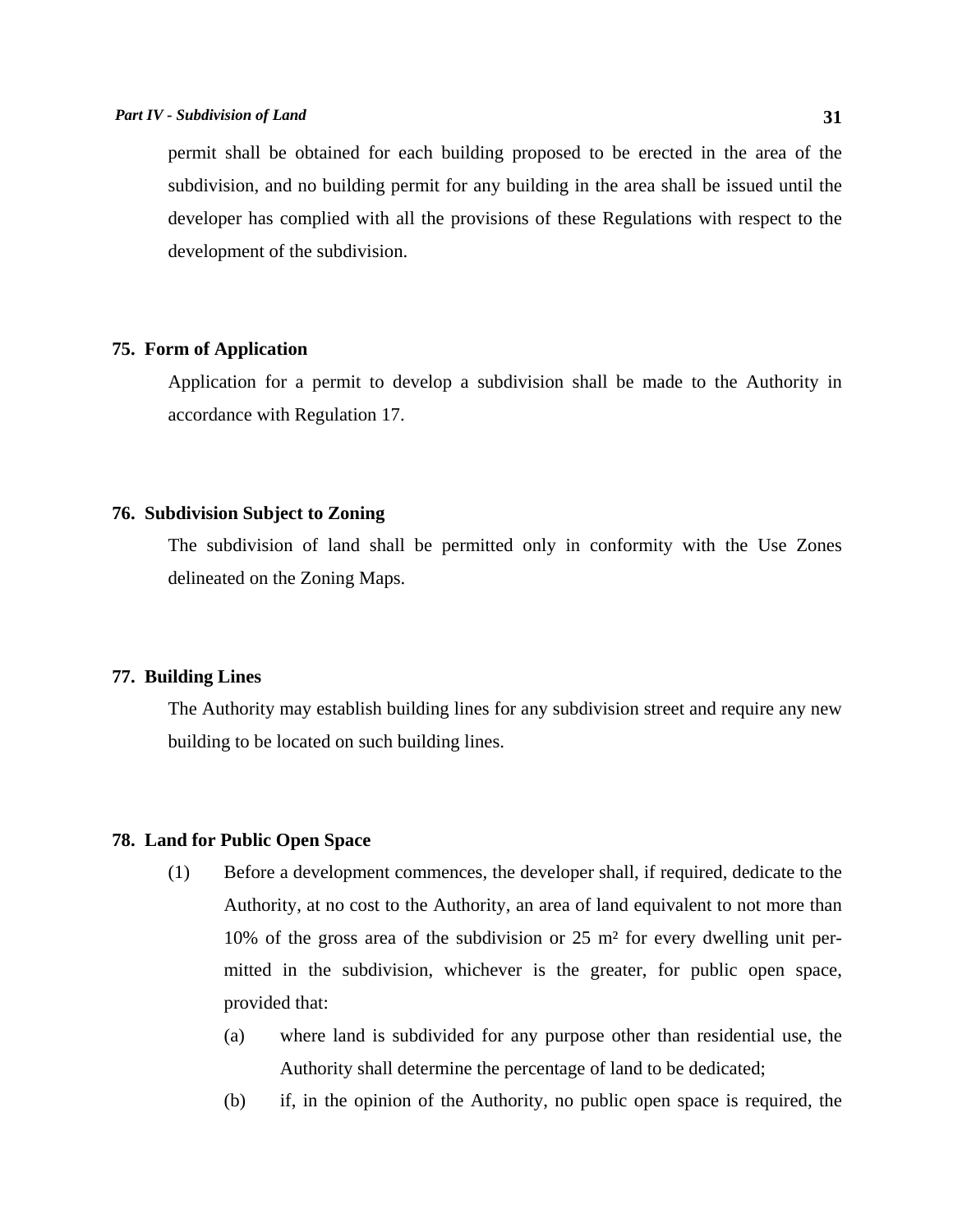land may be used for such other public use as the Authority may determine;

- (c) the location and suitability of any land dedicated under the provisions of this Regulation shall be subject to the approval of the Authority but in any case, the Authority shall not accept land which, in its opinion is incapable of development for any purpose;
- (d) the Authority may accept from the developer in lieu of such area or areas of land the payment of a sum of money equal to the value of the land which would otherwise be required to be dedicated;
- (e) money received by the Authority in accordance with Regulation  $78(1)(d)$ above, shall be reserved by the Authority for the purpose of the acquisition or development of land for public open space or other public purpose.
- (2) Land dedicated for public use in accordance with this Regulation shall be conveyed to the Authority and may be sold or leased by the Authority for the purposes of any development that conforms with the requirements of these Regulations, and the proceeds of any sale or other disposition of land shall be applied against the cost of acquisition or development of any other land for the purposes of public open space or other public purposes.
- (3) The Authority may require a strip of land to be reserved and remain undeveloped along the banks of any river, brook or pond, and this land may, at the discretion of the Authority, constitute the requirement of land for public use under Regulation 78(1).

#### **79. Structure in Street Reservation**

 The placing within any street reservation of any structure (for example, a hydro pole, telegraph or telephone pole, fire hydrant, mail box, fire alarm, sign post) shall receive the prior approval of the Authority which shall be satisfied on the question of safe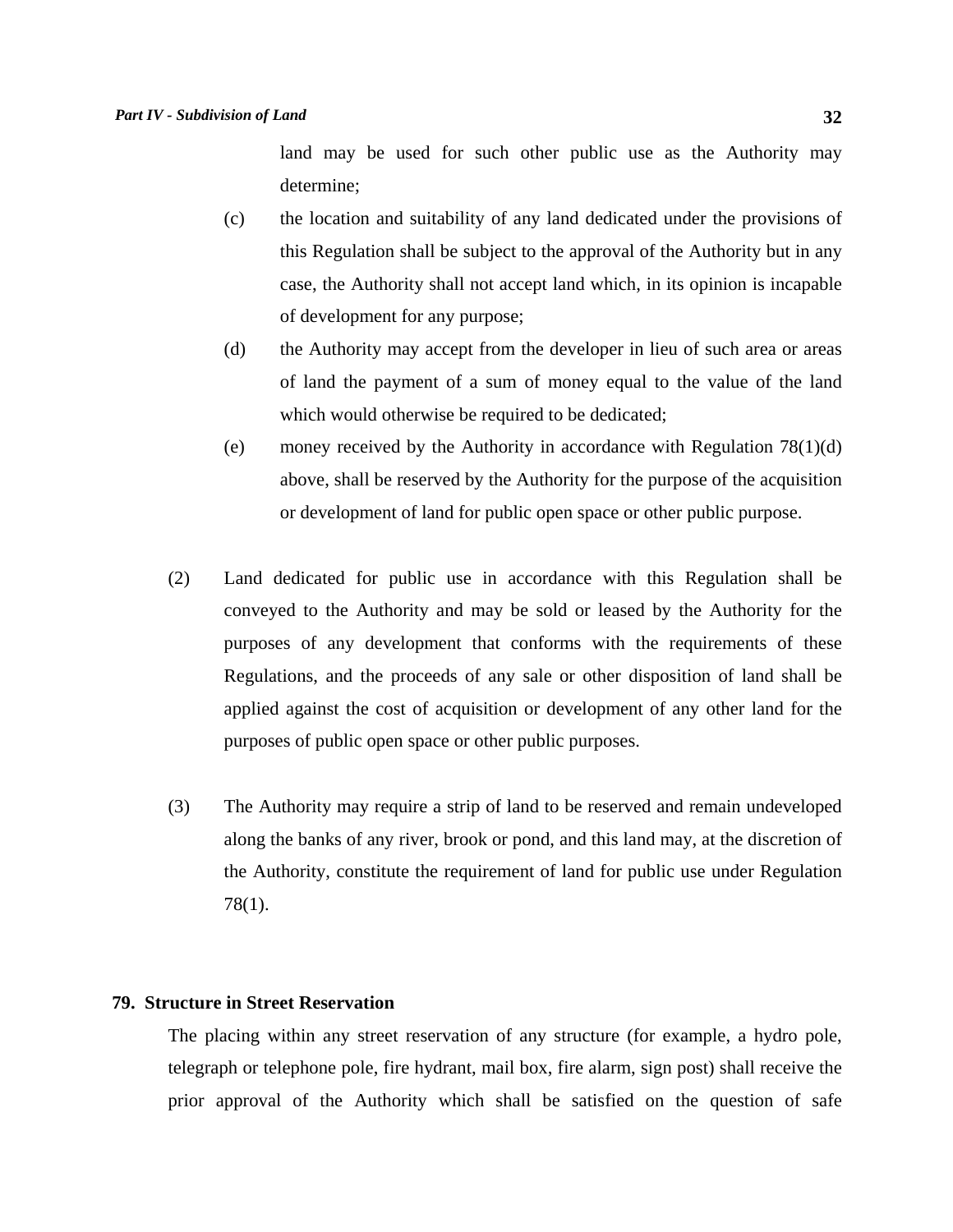construction and relationship to the adjoining buildings and other structures within the street reservation.

### **80. Subdivision Design Standards**

 No permit shall be issued for the development of a subdivision under these Regulations unless the design of the subdivision conforms to the following standards:

- (a) The finished grade of streets shall not exceed 10 percent.
- (b) Every cul de sac shall be provided with a turning circle of a diameter of not less than 30 m.
- (c) The maximum length of any cul de sac shall be:
	- (i) 200m in areas served by or planned to be served by municipal piped water and sewer services, as shown in the map and letter of agreement signed by the Municipality and the Minister of Municipal and Provincial Affairs in connection with municipal five-year capital works program eligibility.
	- (ii) 300m in areas not served by or planned to be served by municipal piped water and sewer services.
- (d) Emergency vehicle access to a cul de sac shall be not less than 3 m wide and shall connect the head of the cul de sac with an adjacent street.
- (e) No cul de sac shall be located so as to appear to terminate a collector street.
- (f) New subdivisions shall have street connections with an existing street or streets.
- (g) All street intersections shall be constructed within 5° of a right angle and this alignment shall be maintained for 30 m from the intersection.
- (h) No street intersection shall be closer than 60 m to any other street intersection.
- (i) No more than four streets shall join at any street intersection.
- (j) No residential street block shall be longer than 490 m between street intersections.
- (k) Streets in residential subdivisions shall be designed in accordance with the approved standards of the Authority, but in the absence of such standards, shall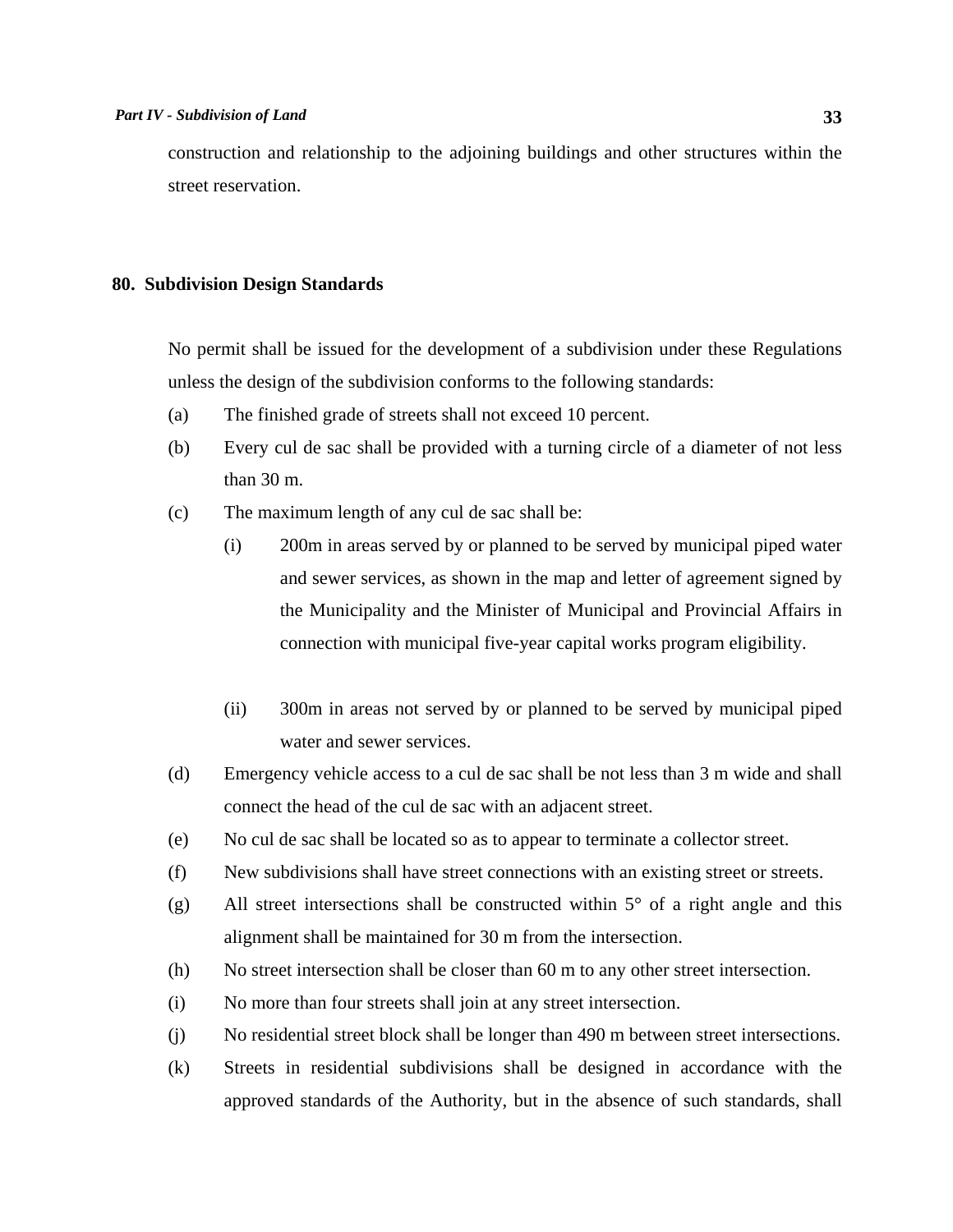| Type of Street                                                            | Street<br>Reservation | Pavement<br>Width | Sidewalk<br>Width | Sidewalk<br>Number       |
|---------------------------------------------------------------------------|-----------------------|-------------------|-------------------|--------------------------|
| <b>Arterial Streets</b>                                                   | 30 <sub>m</sub>       | 15 <sub>m</sub>   | 1.5 m             | discretion<br>of Council |
| <b>Collector Streets</b>                                                  | $20 \text{ m}$        | 15 <sub>m</sub>   | 1.5 <sub>m</sub>  | $\mathfrak{D}$           |
| <b>Local Residential Streets:</b>                                         |                       |                   |                   |                          |
| where more than $50\%$<br>of the units are single or<br>double dwellings; | 15 <sub>m</sub>       | 9 <sub>m</sub>    | 1.5 <sub>m</sub>  | 1                        |
| where 50% or more of<br>the units are row<br>houses or apartments.        | $20 \text{ m}$        | 9 <sub>m</sub>    | 1.5 <sub>m</sub>  | $\mathfrak{D}$           |
| <b>Service Streets</b>                                                    | 15 <sub>m</sub>       | 9 m               | 1.5 m             | discretion<br>of Council |

conform to the following minimum standards:

- (l) No lot intended for residential purposes shall have a depth exceeding four times the frontage.
- (m) Residential lots shall not be permitted which abut a local street at both front and rear lot lines.
- (n) The Authority may require any existing natural, historical or architectural feature or part thereof to be retained when a subdivision is developed.
- (o) Land shall not be subdivided in such a manner as to prejudice the development of adjoining land.

## **81. Engineer to Design Works and Certify Construction Layout**

 (1) Plans and specifications for all water mains, hydrants, sanitary sewers, storm sewers and all appurtenances thereto and all streets, paving, curbs, gutters and catch basins and all other utilities deemed necessary by the Authority to service the area proposed to be developed or subdivided shall be designed and prepared by or approved by the Engineer. Such designs and specifications shall, upon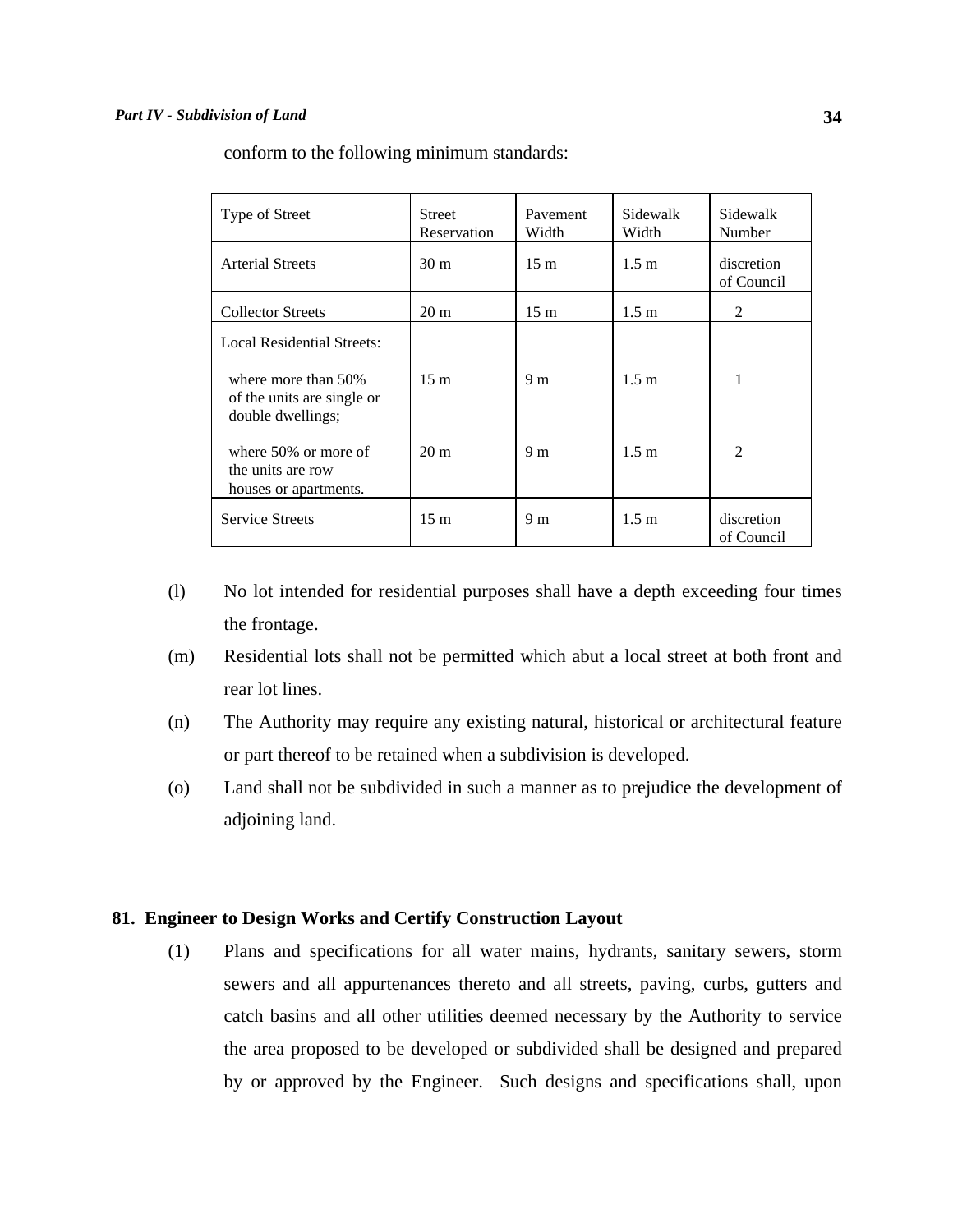approval by the Authority, be incorporated in the plan of subdivision.

 (2) Upon approval by the Authority of the proposed subdivision, the Engineer shall certify all work of construction layout preliminary to the construction of the works and thereupon the developer shall proceed to the construction and installation, at his own cost and in accordance with the approved designs and specifications and the construction layout certified by the Engineer, of all such water mains, hydrants, sanitary sewers and all appurtenances and of all such streets and other works deemed necessary by the Authority to service the said area.

## **82. Developer to Pay Engineer's Fees and Charges**

 The developer shall pay to the Authority all the Engineer's fees and charges for the preparation of designs and specifications and for the layout and supervision of construction; such fees and charges being percentages of the total cost of materials and labour for the construction and installation of all works calculated in accordance with the Schedule of Fees recommended by the Association of Professional Engineers of Newfoundland and in effect at the time the work is carried out.

## **83. Street Works May Be Deferred**

 The construction and installation of all curbs and gutters, catch basins, sidewalks and paving specified by the Authority as being necessary, may, at the Authority's discretion, be deferred until a later stage of the work on the development of the subdivision but the developer shall deposit with the Authority before approval of his application, an amount estimated by the Engineer as reasonably sufficient to cover the cost of construction and installation of the works. In the later stage of the work of development, the Authority shall call for tenders for the work of construction and installation of the works, and the amount so deposited by the developer shall be applied towards payment of the contract cost. If the contract cost exceeds the deposit, the developer shall pay to the Authority the amount of the excess. If the contract price is less than the deposit, the Authority shall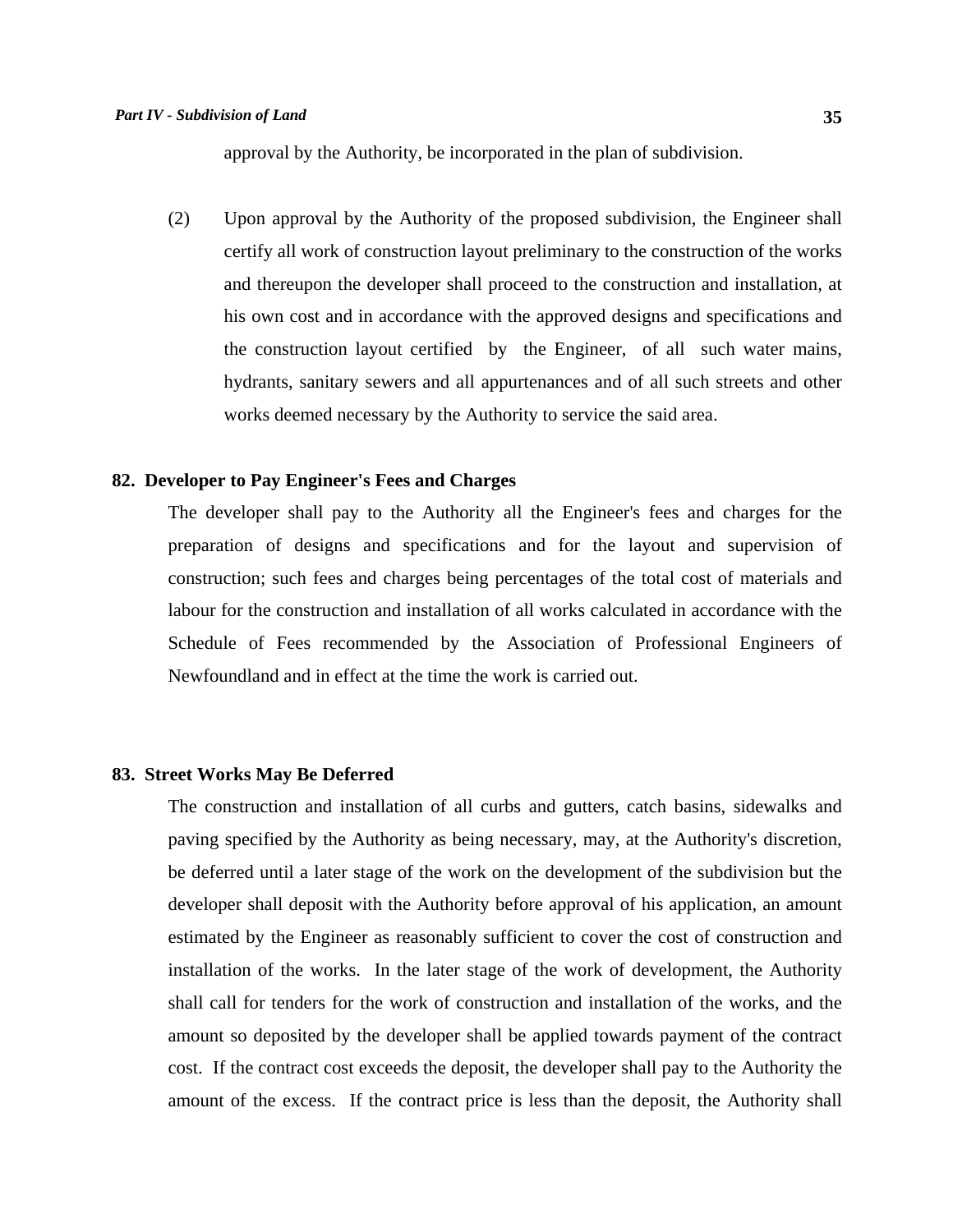refund the amount by which the deposit exceeds the contract price. Any amount so deposited with the Authority by the developer shall be placed in a separate savings account in a bank and all interest earned thereon shall be credited to the developer.

### **84. Transfer of Streets and Utilities to Authority**

- (1) The developer shall, following the approval of the subdivision of land and upon request of the Authority, transfer to the Authority, at no cost to the Authority, and clear of all liens and encumbrances:
	- (a) all lands in the area proposed to be developed or subdivided which are approved and designated by the Authority for public uses as streets, or other rights-of-way, or for other public use;
	- (b) all services or public works including streets, water supply and distribution and sanitary an storm drainage systems installed in the subdivision that are normally owned and operated by the Authority.
- (2) Before the Authority shall accept the transfer of lands, services or public works of any subdivision, the Engineer shall, at the cost to the developer, test the streets, services and public works installed in the subdivision and certify his satisfaction with their installation.
- (3) The Authority shall not provide maintenance for any street, service or public work in any subdivision until such time as such street, service or public work has been transferred to and accepted by the Authority.

## **85. Restriction on Sale of Lots**

 The developer shall not develop or dispose of any lot within a subdivision for the purposes of development and no building permit shall be issued until the Authority is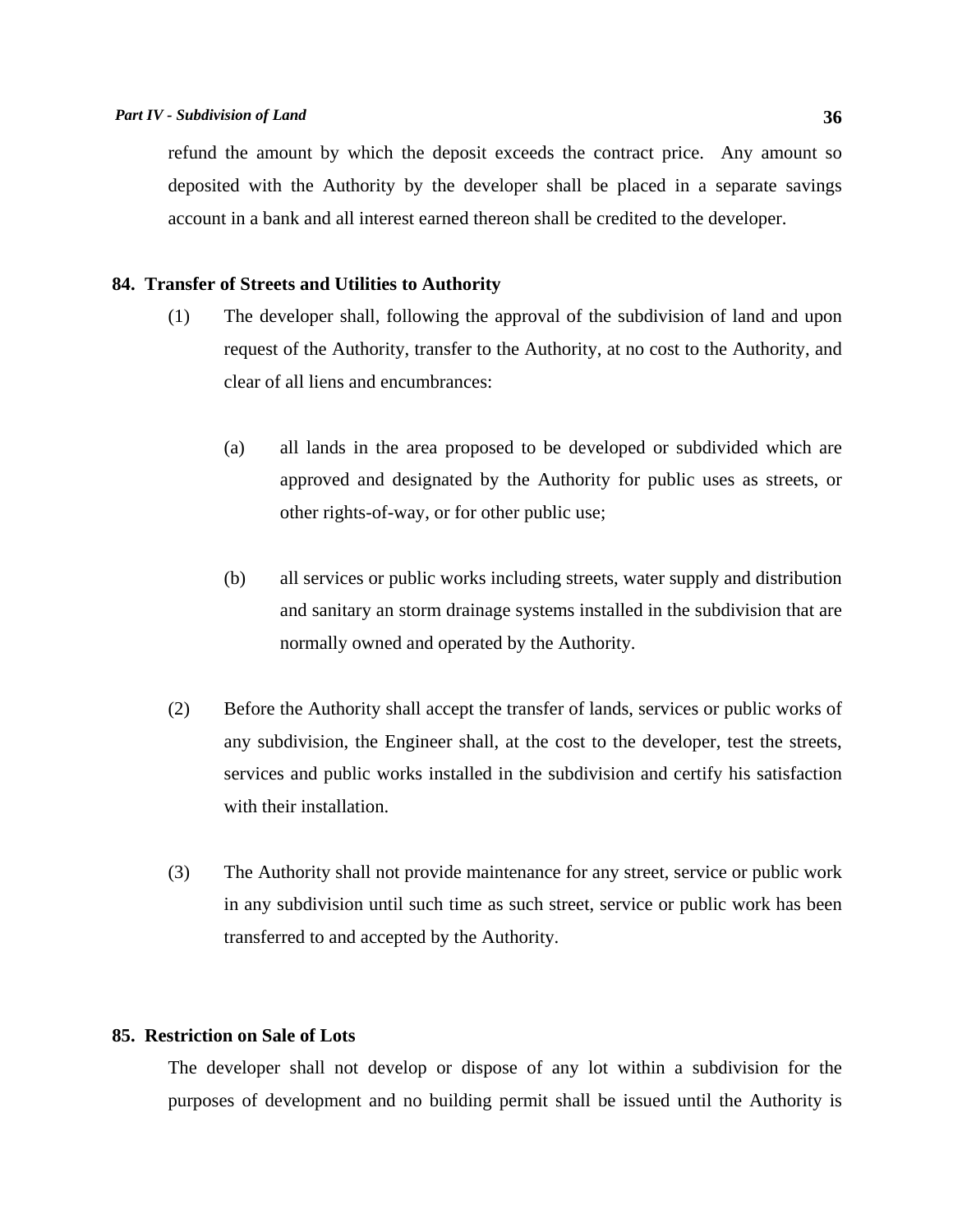satisfied that:

- (a) the lot can be served with satisfactory water supply and sewage disposal systems, and;
- (b) satisfactory access to a street is provided for the lots.

## **86. Grouping of Buildings and Landscaping**

- (1) Each plan of subdivision shall make provision for the grouping of building types and for landscaping in order to enhance the visual aspects of the completed development and to make the most use of existing topography and vegetation.
- (2) Building groupings, once approved by the Authority, shall not be changed without written application to and subsequent approval of the Authority.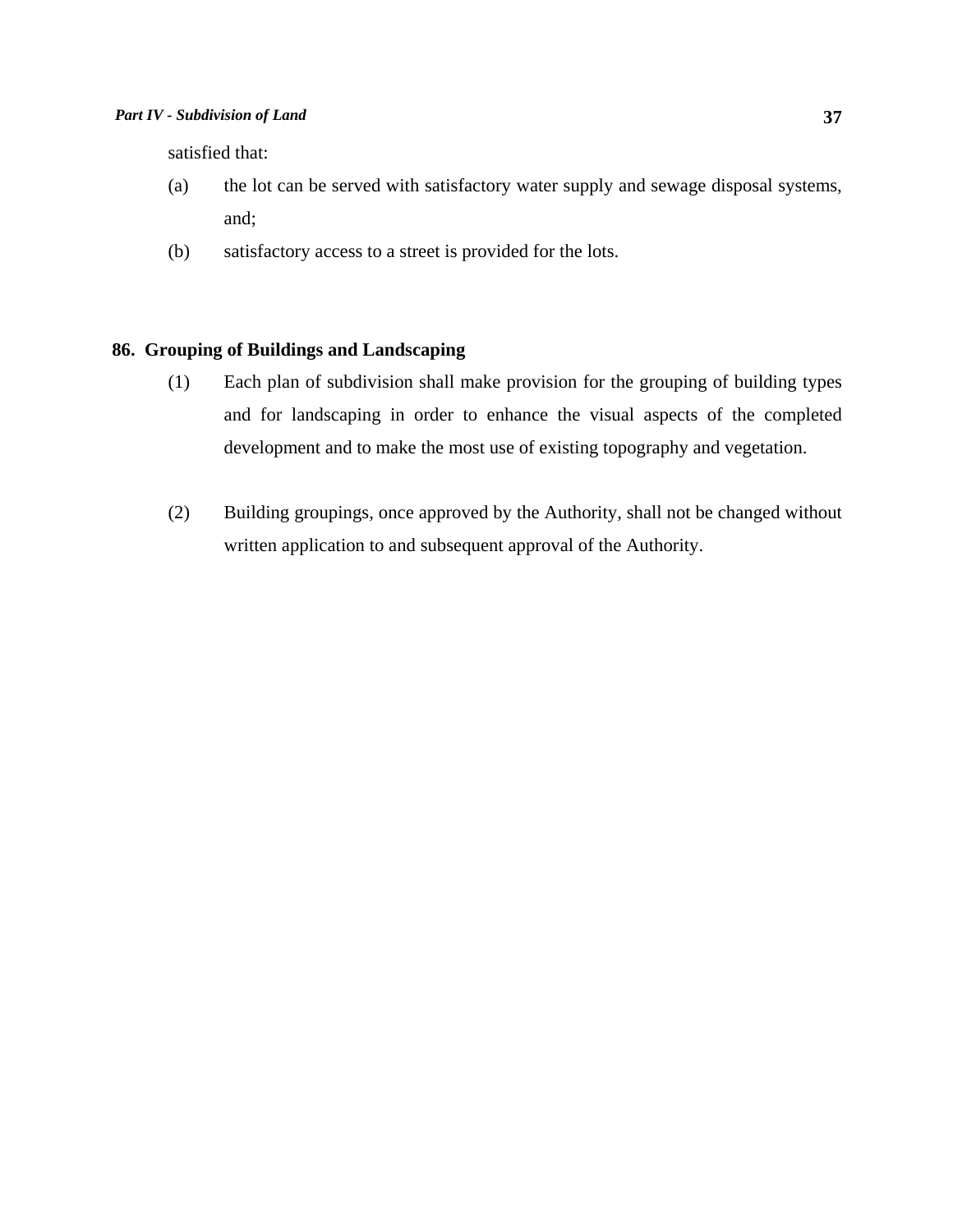## **PART V - USE ZONES**

### **87. Use Zones**

- (1) For the purpose of these Regulations, the Planning Area is divided into Use Zones which are shown on the Zoning Map attached to and forming part of these Regulations.
- (2) Subject to Regulation 87(3), the permitted use classes, discretionary use classes, standards, requirements and conditions applicable to each Use Zone are set out in the Use Zone Tables in Schedule C of these Regulations.
- (3) Where standards, requirements and conditions applicable in a Use Zone are not set out in the Use Zone Tables in Schedule C, the Authority may in its discretion, determine the standards, requirements and conditions which shall apply.

## **88. Use Classes**

 The specific uses to be included in each Use Class set out in the Use Zone Tables in Schedule C shall be determined by the Authority in accordance with the classification and examples set out in Schedule B.

## **89. Permitted Uses**

 Subject to these Regulations, the uses that fall within the Permitted Use Classes set out in the appropriate Use Zone Table in Schedule C shall be permitted by the Authority in that Use Zone.